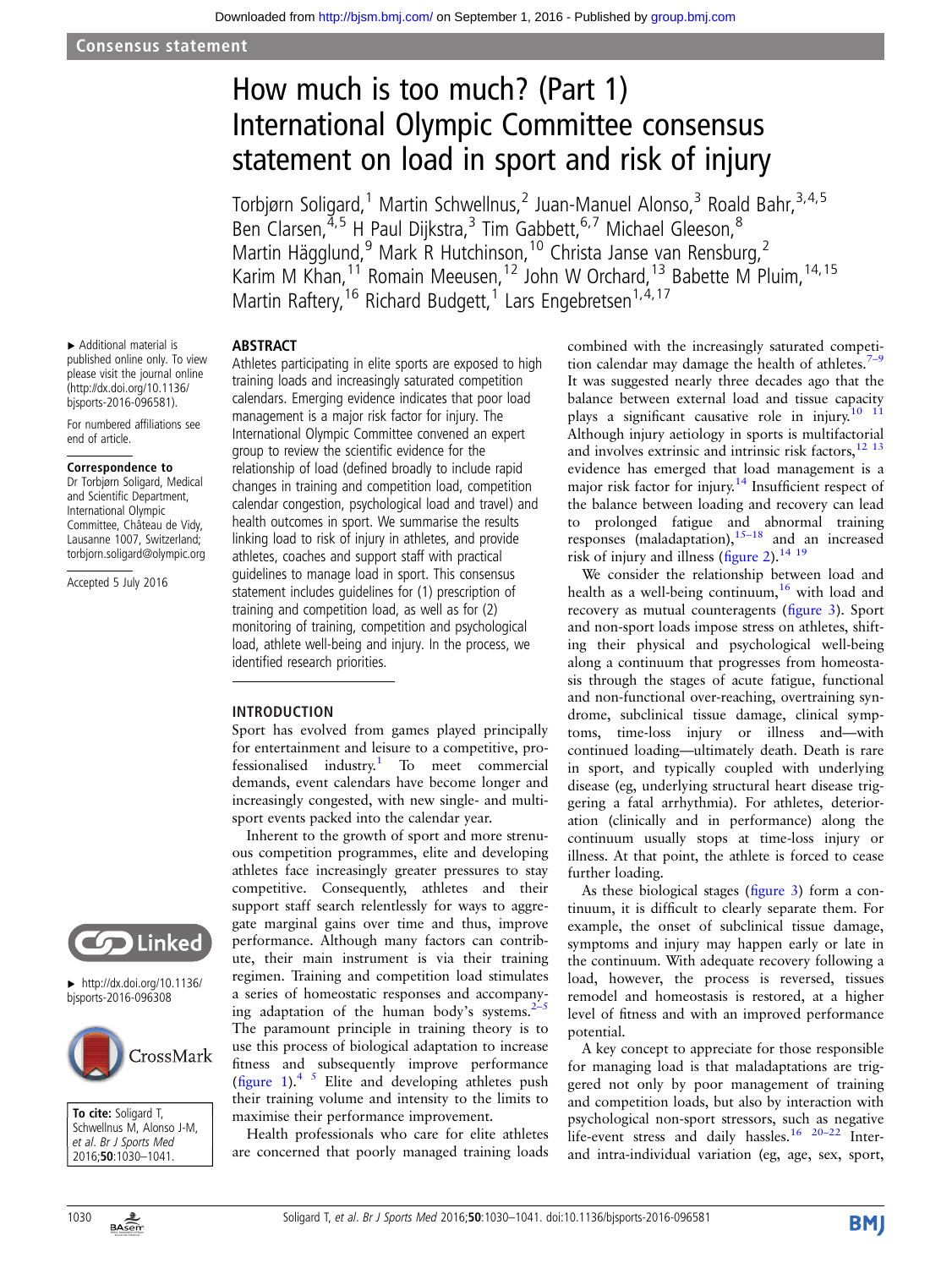<span id="page-1-0"></span>

TIME

Figure 1 Biological adaptation through cycles of loading and recovery (adapted from Meeusen<sup>[6](#page-8-0)</sup>).



Figure 2 Biological maladaptation through cycles of excessive loading and/or inadequate recovery (adapted from Meeusen<sup>6</sup>).

fitness, fatigue, health, psychological, metabolic, hormonal and genetic factors) $23$  greatly complicate load management in athletes. There can be no 'one size fits all' training or competition programme. Ultimately, the time frame of recovery and adaptation—and hence susceptibility to injury—varies within and among athletes.

The International Olympic Committee convened a consensus meeting from 24 to 27 November 2015 where experts in the field reviewed the scientific evidence for the relationship of load (including rapid changes in training and competition load, competition calendar congestion, psychological load and travel) and health outcomes in sport. We searched for, and analysed, current best evidence, aimed at reaching consensus, and provide guidelines for clinical practice and athlete management. In the process, we identified urgent research priorities.

# TERMINOLOGY AND DEFINITIONS

A consensus regarding definition of key terms provided the basis for the consensus group, and may also serve as a foundation for consistent use in research and clinical practice. An extensive dictionary of all key terms is provided in online supplementary appendix A.

# Load: more than just workload alone

The term 'load' can have different definitions. In general, 'load' refers to 'a weight or source of pressure borne by someone or something'.<sup>[24](#page-10-0)</sup> Based on this definition and variation in the sports medicine and exercise physiology literature, the consensus group agreed on a broad definition of 'load' as 'the sport and non-sport burden (single or multiple physiological, psychological or mechanical stressors) as a stimulus that is applied to a human biological system (including subcellular elements, a single cell, tissues, one or multiple organ systems, or the individual)'. Load can be applied to the individual human biological system over varying time periods (seconds, minutes, hours to days, weeks, months and years) and with varying magnitude (ie, duration, frequency and intensity).

The term 'external load' is often used interchangeably with 'load', referring to any external stimulus applied to the athlete that is measured independently of their internal characteristics.[25 26](#page-8-0) Any external load will result in physiological and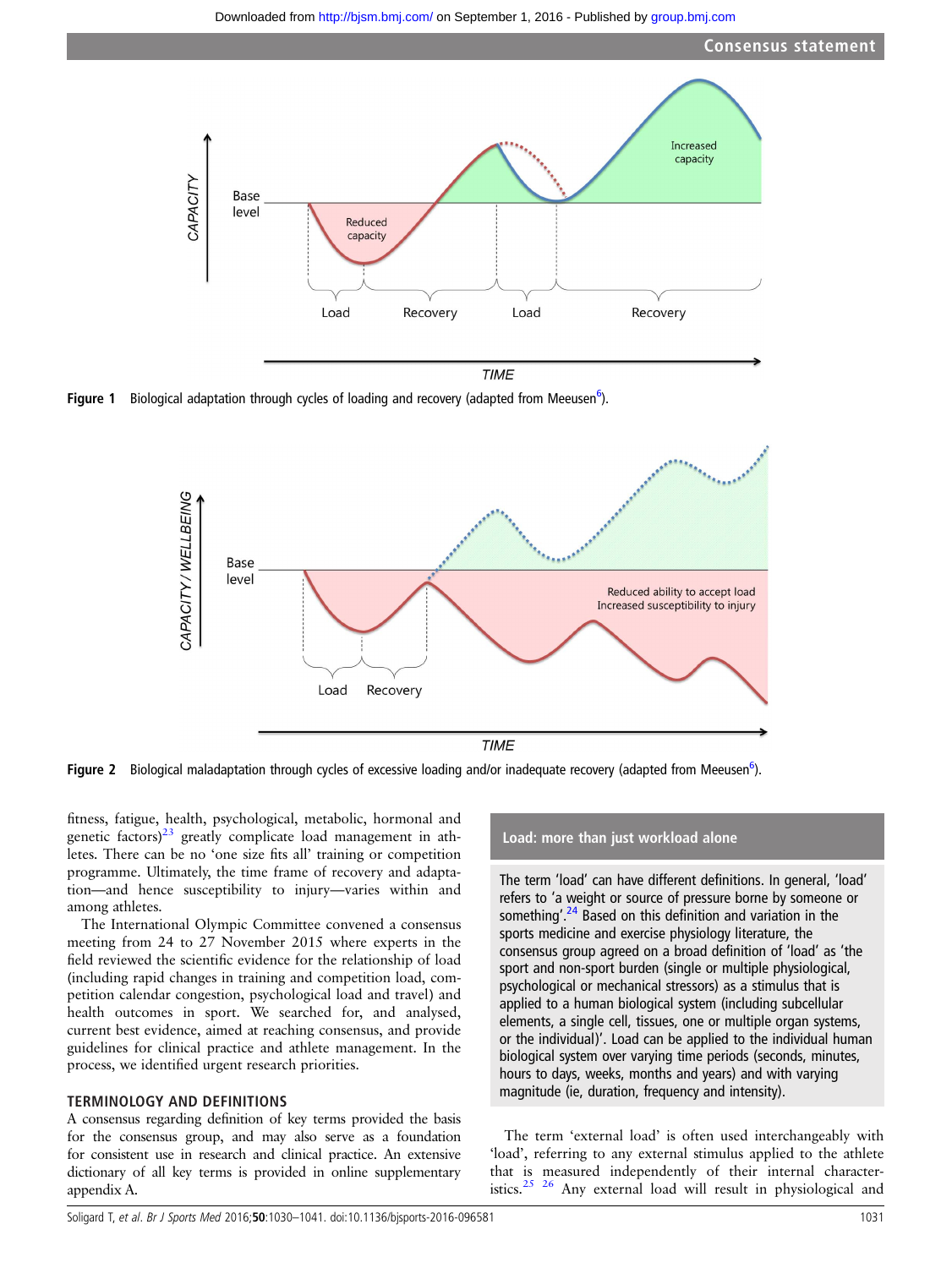Downloaded from<http://bjsm.bmj.com/>on September 1, 2016 - Published by [group.bmj.com](http://group.bmj.com)

<span id="page-2-0"></span>

Figure 3 Well-being continuum (adapted from Fry et  $a/16$ ).

psychological responses in each individual, following interaction with, and variation in several other biological and environmental factors.[23 27](#page-8-0) This individual response is referred to as 'internal load' and is discussed in the following section.

# MONITORING OF LOAD AND INJURY

Monitoring athletes is fundamental to defining the relationship between load and risk of injury in care of athletes and also in research. This includes accurate measurement and monitoring of not only the sport and non-sport loads of the athletes, but also athletes' performance, emotional well-being, symptoms and their injuries.

The benefits of scientific monitoring of athletes include explaining changes in performance, increasing the understanding of training responses, revealing fatigue and accompanying needs for recovery, informing the planning and modification of training programmes and competition calendars, and, importantly, ensuring therapeutic levels of load to minimise the risk of non-functional over-reaching (fatigue lasting weeks to months), injury and illness[.26 28 29](#page-8-0)

#### Monitoring external and internal loads

There are many different measures of load (table 1), but the evidence for their validity as markers of adaptation and

maladaptation to load is limited. No single marker of an athlete's response to load consistently predicts maladaptation or injury.[18 23 26](#page-8-0) Load monitoring involves measuring external and internal load, where tools to measure the former can be general or sports-specific, and for the latter, objective or subjective.<sup>[30](#page-8-0)</sup>

Measuring the external load typically involves quantifying the training or competition load of an athlete, such as hours of training, distance run, watts produced, number of games played or pitches thrown; however, other external factors, such as life events, daily hassles or travel, may be equally important. The internal load is measured by assessing the internal physiological and psychological response to the external load, $23 \times 27$ and specific examples include measures such as heart rate (physiological/objective), rating of perceived exertion or inventories for psychosocial stressors (psychological/subjective).

Whereas measuring external load is important in understanding the work completed and capabilities and capacities of the athlete, measuring internal load is critical in determining the appropriate stimulus for optimal biological adaptation.<sup>2  $4$ </sup> As individuals will respond differently to any given stimulus, the load required for optimal adaptation differs from one athlete to another. For example, the ability to maintain a certain running

| Load type            | <b>Examples of measurements</b>                                                                                                                                                                                                                                                                                                                                                                                                                                                                                                                                                                                                                                                                                                                                                                                                                                                |
|----------------------|--------------------------------------------------------------------------------------------------------------------------------------------------------------------------------------------------------------------------------------------------------------------------------------------------------------------------------------------------------------------------------------------------------------------------------------------------------------------------------------------------------------------------------------------------------------------------------------------------------------------------------------------------------------------------------------------------------------------------------------------------------------------------------------------------------------------------------------------------------------------------------|
| <b>External load</b> | Training or competition time (seconds, minutes, hours or days) $36$                                                                                                                                                                                                                                                                                                                                                                                                                                                                                                                                                                                                                                                                                                                                                                                                            |
|                      | Training or competition frequency (eg, sessions or competitions per day, week, month) <sup>37</sup>                                                                                                                                                                                                                                                                                                                                                                                                                                                                                                                                                                                                                                                                                                                                                                            |
|                      | Type of training or competition <sup>38</sup>                                                                                                                                                                                                                                                                                                                                                                                                                                                                                                                                                                                                                                                                                                                                                                                                                                  |
|                      | Time-motion analysis (eg, global positioning system analysis) <sup>39</sup>                                                                                                                                                                                                                                                                                                                                                                                                                                                                                                                                                                                                                                                                                                                                                                                                    |
|                      | Power output, speed, acceleration <sup>40</sup>                                                                                                                                                                                                                                                                                                                                                                                                                                                                                                                                                                                                                                                                                                                                                                                                                                |
|                      | Neuromuscular function (eq. jump test, isokinetic dynamometry and plyometric push-up) <sup>41</sup>                                                                                                                                                                                                                                                                                                                                                                                                                                                                                                                                                                                                                                                                                                                                                                            |
|                      | Movement repetition counts (eg, pitches, throws, bowls, serves and jumps) <sup>42 43</sup>                                                                                                                                                                                                                                                                                                                                                                                                                                                                                                                                                                                                                                                                                                                                                                                     |
|                      | Distance (eq. kilometres run, cycled or swam) <sup>44</sup>                                                                                                                                                                                                                                                                                                                                                                                                                                                                                                                                                                                                                                                                                                                                                                                                                    |
|                      | Acute: chronic load ratio <sup>45</sup>                                                                                                                                                                                                                                                                                                                                                                                                                                                                                                                                                                                                                                                                                                                                                                                                                                        |
| Internal load        | Perception of effort (eq. rating of perceived exertion and RPE) <sup>46</sup>                                                                                                                                                                                                                                                                                                                                                                                                                                                                                                                                                                                                                                                                                                                                                                                                  |
|                      | Session rating of perceived effort (eg, session duration (min)×RPE) <sup>28</sup>                                                                                                                                                                                                                                                                                                                                                                                                                                                                                                                                                                                                                                                                                                                                                                                              |
|                      | Psychological inventories (eg, profile of mood states (POMS), $^{47}$ recovery-stress questionnaire for athletes (REST-Q-Sport), $^{48}$ daily analysis of life demands for<br>athletes (DALDA), <sup>49</sup> total recovery scale (TQR), <sup>17</sup> life events survey for collegiate athletes (LESCA), <sup>50</sup> multicomponent training distress scale (MTDS), <sup>51</sup> the<br>hassle and uplift scale, <sup>52</sup> brief COPE, <sup>53</sup> the Swedish universities scales of personality (SSP), <sup>54</sup> state trait anxiety inventory (STAI), <sup>55</sup> sport anxiety scale<br>(SAS), <sup>56</sup> athletic coping skills inventory-28 (ACSI-28), <sup>57</sup> body consciousness scale, <sup>58</sup> perceived motivational climate in sport questionnaire (PMCSQ) <sup>59</sup> and<br>commitment to exercise scale (CtES)) <sup>60</sup> |
|                      | Sleep (eg, sleep quality and sleep duration) <sup>61</sup>                                                                                                                                                                                                                                                                                                                                                                                                                                                                                                                                                                                                                                                                                                                                                                                                                     |
|                      | Biochemical/hormonal/immunological assessments <sup>18 26</sup>                                                                                                                                                                                                                                                                                                                                                                                                                                                                                                                                                                                                                                                                                                                                                                                                                |
|                      | Psychomotor speed <sup>62</sup>                                                                                                                                                                                                                                                                                                                                                                                                                                                                                                                                                                                                                                                                                                                                                                                                                                                |
|                      | HR <sup>63</sup>                                                                                                                                                                                                                                                                                                                                                                                                                                                                                                                                                                                                                                                                                                                                                                                                                                                               |
|                      | HR to RPE ratio $^{64}$                                                                                                                                                                                                                                                                                                                                                                                                                                                                                                                                                                                                                                                                                                                                                                                                                                                        |
|                      | HR recovery (HRR) <sup>65</sup>                                                                                                                                                                                                                                                                                                                                                                                                                                                                                                                                                                                                                                                                                                                                                                                                                                                |
|                      | HR variability (HRV) <sup>66</sup>                                                                                                                                                                                                                                                                                                                                                                                                                                                                                                                                                                                                                                                                                                                                                                                                                                             |
|                      | Training impulse (TRIMP) <sup>67</sup>                                                                                                                                                                                                                                                                                                                                                                                                                                                                                                                                                                                                                                                                                                                                                                                                                                         |
|                      | Blood lactate concentrations <sup>68</sup>                                                                                                                                                                                                                                                                                                                                                                                                                                                                                                                                                                                                                                                                                                                                                                                                                                     |
|                      | Blood lactate to RPE ratio <sup>69</sup>                                                                                                                                                                                                                                                                                                                                                                                                                                                                                                                                                                                                                                                                                                                                                                                                                                       |

HR, heart rate; RPE, ratings of perceived exertion.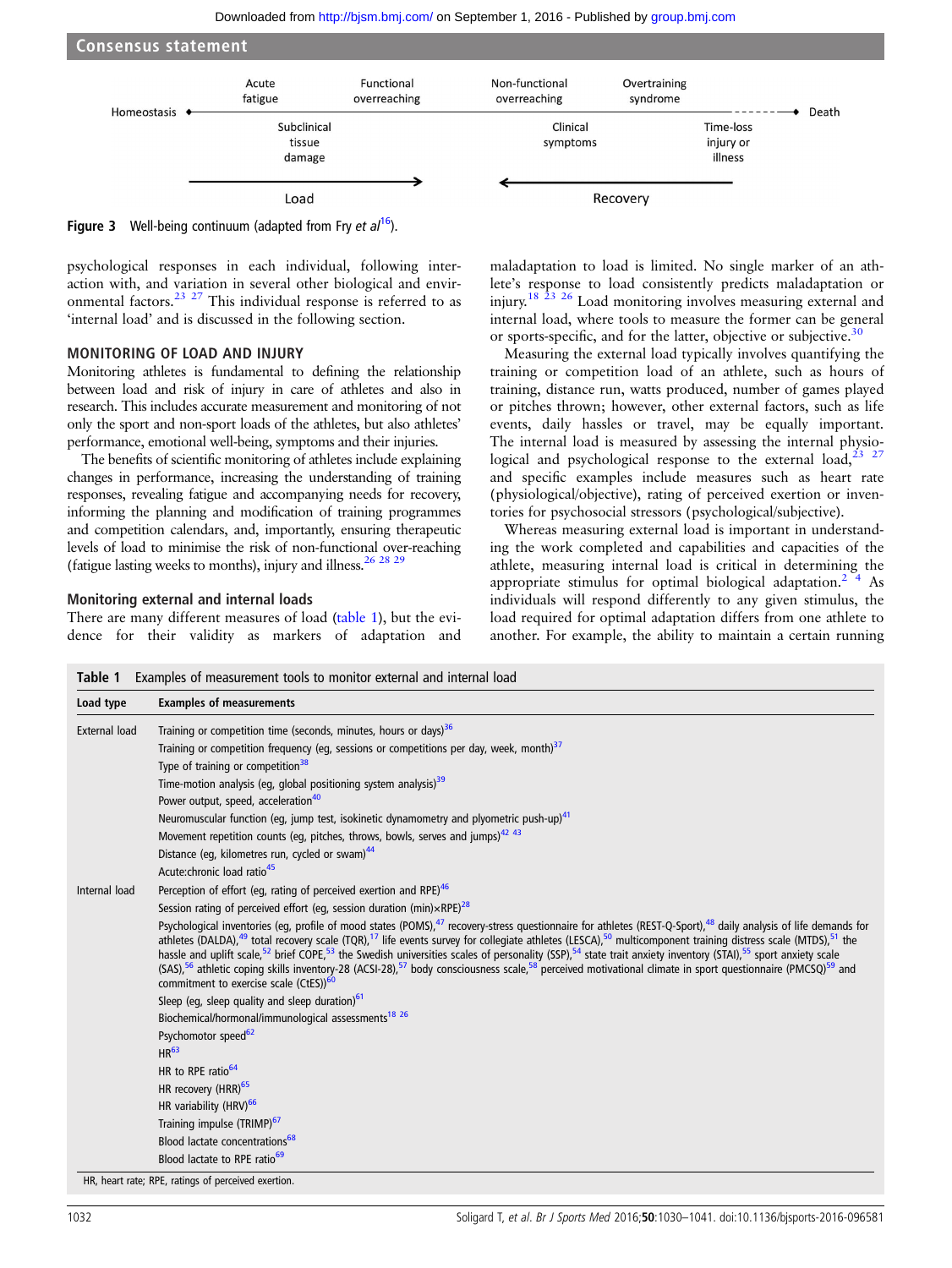speed or cycling power output for a certain duration may be achieved with a high or low perception of effort or heart rate, depending on numerous inter- and intra-individual factors, such as fitness and fatigue.<sup>26</sup>

A recent systematic review on internal load monitoring concluded that subjective measures were more sensitive and consistent than objective measures in determining acute and chronic changes in athlete well-being in response to load.<sup>[30](#page-8-0)</sup> The following subscales may be particularly useful: non-sport stress, fatigue, physical recovery, general health/well-being, being in shape, vigour/motivation and physical symptoms/injury.[15](#page-8-0)–17 [31 32](#page-8-0) These variables offer the coach and other support staff essential data on the athlete's readiness to train or compete, and may thus inform individual adjustments to prescribed training.<sup>[30](#page-8-0)</sup>

Finally, it has been demonstrated that athletes may perform longer and/or more intense training,  $33$  or perceive loads as significantly harder<sup>25 34</sup> <sup>35</sup> than what was intended by the coach or prescribed in the training programme. This may pose a considerable problem in the long term, as it may lead to maladaptation. This emphasises the importance of monitoring external and internal loads in the individual athlete, rather than as a team average, as it may reveal dissociations between external and internal loads, and helps ensure that the applied load matches that prescribed by the coach.<sup>[26](#page-8-0)</sup>

#### Monitoring of symptoms and injuries

Injury surveillance is an established part of top-level sport.<sup>70-75</sup> Traditional injury surveillance systems rely on a clearly identifiable onset and use the duration of time loss from sport to measure severity. $76-79$  $76-79$  While acute injury onset is most often easily identifiable, those related to overuse are by definition the cumulative result of repeated loading (rather than instantaneous energy transfer), leading to tissue maladaptation.<sup>80</sup> <sup>81</sup> Hence, they have no clear onset, but occur gradually over time, with a progressive manifestation of clinical symptoms or functional limitations. They are therefore only reported as an injury when they meet the operational injury definition used in a particular study (eg, whether symptom debut, reduced performance or time loss from sports).

New recommendations have been introduced that not only prescribe prospective monitoring of injuries with continuous or serial measurements, but also call for valid and sensitive scoring instruments, the use of prevalence and not incidence to report injury risk, and classification of injury severity according to functional level, rather than the duration of time loss from sports.<sup>82</sup> Based on these recommendations, novel methodology (often coupled with new technology such as mobile apps) sensitive to injury and antecedent symptoms (eg, pain and soreness) and functional limitations has been developed. Studies using these tools demonstrate that the prevalence of injuries related to overuse (due to training and competition maladaptation) represents as much of a problem as acute injuries in many sports.<sup>8</sup>

# LOAD AND RISK OF INJURY IN ATHLETES

All the members of the consensus group were asked to independently search and review the literature relating load to injury in sport and to contribute to a draft document of the results before meeting in person for 3 days to try to reach consensus. This meeting provided a further opportunity for the consensus group to review the literature and to draft a preliminary version of the consensus statement. We agreed on a post hoc literature search, conducted by the first author of this consensus document after the meeting to attempt to capture all relevant scientific information from the different sporting codes. We searched

the electronic databases of PubMed (ie, including MEDLINE) and SPORTDiscus to identify studies for review, using combinations of the terms listed in table 2. Full details on the search strategy are available from the authors. We limited the search to the English language and studies published prior to June 2016. Box 1 details the study inclusion criteria.

Final decisions to include publications were based on consensus, and the methodology and results of the publications  $(n=104)$  included in this review are summarised in online supplementary appendix B.

# Absolute load and injury risk

The majority of studies on the relationship between load and injury risk in sport have used various measurements of absolute load, that is, an athlete's external or internal load, irrespective of the rate of load application or load history (see online supplementary appendices A and B). High absolute training and/or competition load was identified as a risk factor for injury in athletics/running,  $86-107$  $86-107$  baseball,  $42 \frac{108-110}{108}$  $42 \frac{108-110}{108}$  cricket,  $111-116$  $111-116$  football (soccer),<sup>[117 118](#page-10-0)</sup> orienteering,<sup>119</sup> rugby league,<sup>[120](#page-10-0)–125</sup> rugby union,  $126 \t 127$  swimming,  $106 \t 128$  triathlon,  $129-134$  $129-134$  volleyball<sup>135</sup> and water polo.[136](#page-10-0) On the other hand, high absolute load was reported as not increasing injury risk in different studies that included athletics/running, Australian football, rugby league, rugby union and triathlon.<sup>[137](#page-10-0)-151</sup> In some instances, high absolute load appeared to offer protection from injury in elite<sup>116</sup> <sup>134</sup> <sup>152</sup> <sup>153</sup> and non-elite athletes.<sup>[98](#page-9-0)</sup> <sup>132</sup> <sup>154–[156](#page-10-0)</sup>

Table 2 Search categories and terms

| Injury | injur*, overuse, soreness, pain, strain*, sprain*, muscle*,<br>musculoskeletal*, bone*, tendon*, tendin*                                                                                                                                                                                                                                                                                                                                                                                                                                                                                                                                  |
|--------|-------------------------------------------------------------------------------------------------------------------------------------------------------------------------------------------------------------------------------------------------------------------------------------------------------------------------------------------------------------------------------------------------------------------------------------------------------------------------------------------------------------------------------------------------------------------------------------------------------------------------------------------|
| Load   | load*, workload*, train*, compet*, recovery, volume*, intensit*,<br>duration*, stress*, congestion, saturation, distance, mileage, exposure*,<br>hours, days, weeks, jump <sup>*</sup> , throw <sup>*</sup> , pitch <sup>*</sup> , psychosocial <sup>*</sup> , travel                                                                                                                                                                                                                                                                                                                                                                     |
| Sport  | sport*, athlete*, 'alpine skiing', archer*, athletics, aquatics, badminton,<br>baseball, basketball, biathlon, boxing, canoeing, cricket, 'cross-country<br>skiing', curling, cycling, diving, diver*, equestrian, fencing, fencer*,<br>football*, 'freestyle skiing', golf*, gymnast*, handball, hockey, 'ice<br>hockey', judo, kayak*, 'nordic combined', orienteer*, pentathlon, rowing,<br>rower*, rugby, running, runner*, sailing, shooting, skating, skater*,<br>skeleton, 'ski jumping', 'ski jumper*', snowboard*, soccer, swimm*,<br>taekwondo, tennis, trampoline, triathl*, volleyball, 'water polo',<br>weightlift*, wrestl* |
|        |                                                                                                                                                                                                                                                                                                                                                                                                                                                                                                                                                                                                                                           |

# Box 1 Study inclusion criteria

- ▸ Studies involving athletes of all levels (recreational to elite) and all major Olympic and professional sporting codes.
- $\triangleright$  Studies where injuries were documented by either clinical diagnosis or self-report.
- ▸ Studies where injuries were related to competition, training, competition calendar congestion, psychological or travel load.
- ▸ Studies where single (load) or multiple risk factors (load and other risk factors) for injury were studied using univariate or multivariate analyses.
- ▸ Studies using one of the following research designs: systematic review (with or without a meta-analysis), randomised controlled trials, prospective cohort studies, retrospective cohort studies, cross-sectional studies and case–control studies.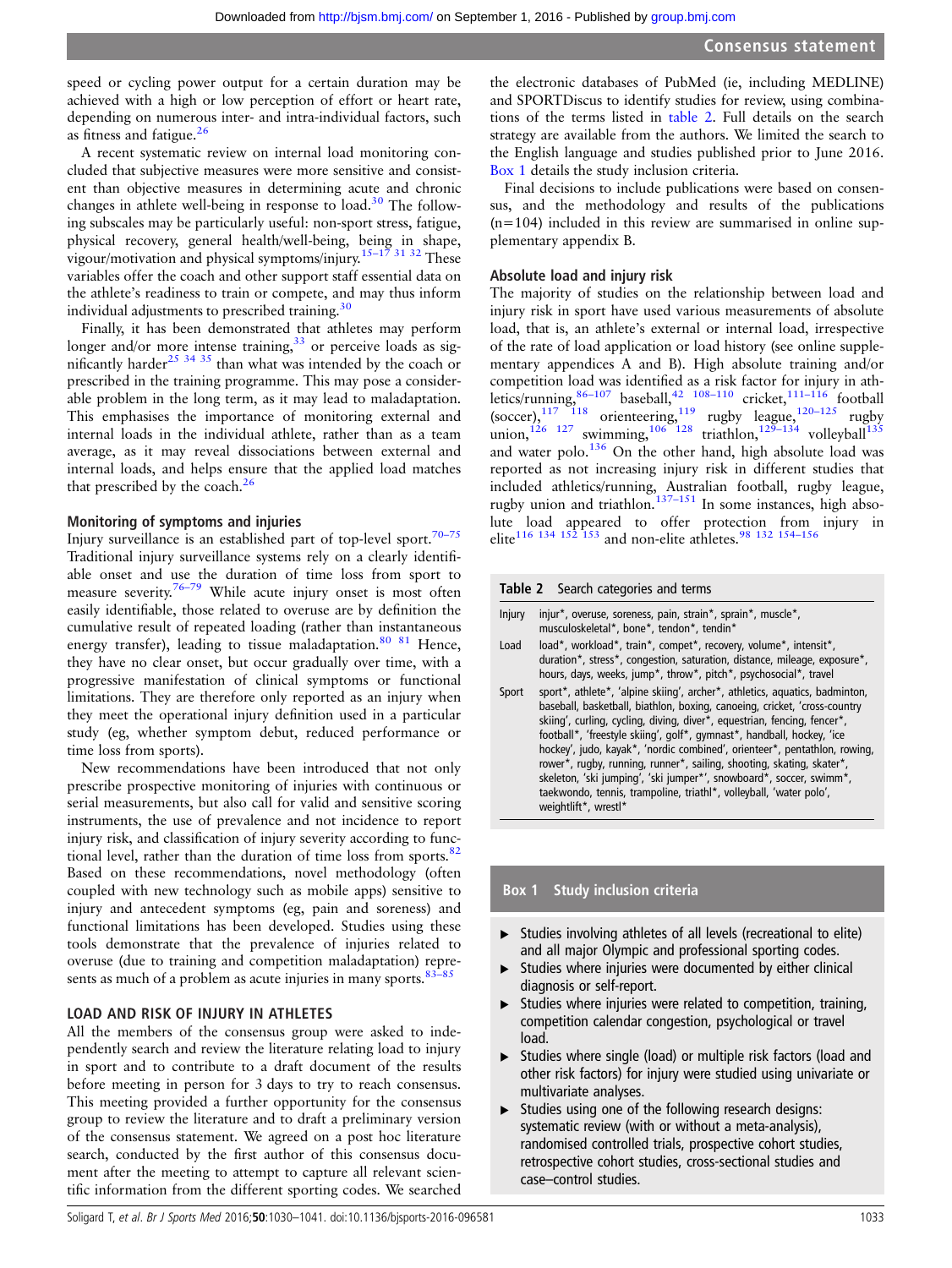Poorly managed training or competition loads can increase injury risk through a variety of mechanisms operating either at a tissue level or at a whole-athlete level. At a tissue level, training and competition load may lead to excessive microdamage and injury if the magnitude (intensity, frequency and duration) of loading is beyond the tissue's current loadbearing capacity (sometimes referred to as its 'envelope of function'),  $157$  or if the recovery between loading cycles is insufficient (fi[gure 2](#page-1-0)).<sup>[158](#page-10-0)</sup> This mechanism forms the basis of pathoaetiological models of a range of overuse injury types, including bone stress injuries, $159 \t{160}$  tendinopathy $158$  and patellofemoral pain.<sup>[157](#page-10-0)</sup> It has also been suggested that cumulative tissue fatigue due to repetitive loading may increase athletes' susceptibility for injuries typically thought to be entirely acute in nature, such as anterior cruciate ligament ruptures;<sup>[161](#page-10-0)</sup> however, this hypothesis needs further corroboration.

At an athlete level, inappropriate loading can increase injury risk by impairing factors such as decision-making ability, coordination and neuromuscular control. Fatigue from training and competition leads to reduced muscular force development and contraction velocity. In turn, this can increase the forces imposed on passive tissues,  $162-164$  $162-164$  adversely alter kinetics, kine-matics and neural feedback,<sup>[165](#page-10-0)–170</sup> reduce joint stability<sup>171–[174](#page-11-0)</sup> and thus contribute to increased risk of acute and overuse injuries.

The studies associating low absolute loads with an increased risk of injury<sup>[98](#page-9-0) [116 132 134 152](#page-10-0)–156</sup> may imply inability to cope with impending higher loads. Training and competition engender a number of adaptations within various bodily systems and organs, which are specific to the stimuli applied. Depending on the type of stimulus, defined by the mode of exercise and the intensity, duration and frequency of loading, neuromuscular, cardiovascular, skeletal and metabolic adaptations occur. $2-5$  The various biological adaptations induced by (appropriate) training increase athletes' capacity to accept and withstand load, and may thus provide athletic resilience to athletes, resulting in protection from injuries.

#### Relative load, rapid changes in load and injury risk

While the studies on absolute load document a relationship between high and low loads and injuries, they fail to take into account the rate of load application (ie, the load history or fitness) of the athlete. Recent studies indicate that high absolute loads may not be the problem per se, but rather excessive and rapid increases in the load that an athlete is exposed to relative to what he/she is prepared for, with evidence emerging<br>from Australian football,  $150$   $152$   $175-177$  basketball,  $178$ from Australian football,<sup>150</sup> cricket,<sup>[116](#page-10-0) [179](#page-11-0)</sup> football,<sup>[180](#page-11-0)–182</sup> rugby league<sup>[122](#page-10-0) [183](#page-11-0)–185</sup> and rugby union.<sup>[127](#page-10-0)</sup> Specifically, large week-to-week changes in load (rapid increases in intensity, duration or frequency) have been shown to place the athlete at a significantly increased risk of injury.<sup>[45](#page-9-0)</sup> [127 152](#page-10-0) [175 177](#page-11-0)

Based on earlier work by Banister and Calvert,<sup>[67](#page-9-0)</sup> Gabbett and colleagues<sup> $45$  [186](#page-11-0)</sup> recently introduced the concept of the acute: chronic load ratio to model the relationship between changes in load and injury risk (figure 4). This ratio describes the acute training load (eg, the training load of the last week) to the chronic load (eg, the 4-week rolling average of load). If chronic load has been progressively and systematically increased to high levels (ie, the athlete has developed fitness) and the acute load is low (ie, the athlete is experiencing minimal fatigue), then the athlete is considered well prepared. Conversely, if acute load exceeds the chronic load (ie, acute loads have been rapidly increased, resulting in fatigue, or training over the last 4 weeks



**Figure 4** Acute: chronic load ratio (redrawn from Gabbett<sup>45</sup>).

has been inadequate to develop fitness), then the athlete is considered underprepared and likely at an increased risk of injury. Hence, this model takes into account the positive and negative effects of training and competition loads. The model has currently been validated through data from three different sports (Australian football, cricket and rugby league), $187$  demonstrating that injury likelihood is low (<10%) when the acute: chronic load ratio is within the range of 0.8–1.3. However, when the acute:chronic load ratio exceeds 1.5 (ie, the load in the most recent week is 1.5 times greater than the average of the last 4 weeks), the likelihood of injury more than doubles (figure 4).<sup>183</sup> <sup>18</sup>

Interestingly, there are reports of a latent period of increased injury risk following rapid increases in load. For example, Hulin et  $al^{179}$  183 found that an acute: chronic load ratio higher than 1.5 had little to no effect on injury likelihood in the current week, but that the likelihood of injury in the week following a rapid increase in load was two to four times higher. Furthermore, Orchard et  $al^{113}$  $al^{113}$  $al^{113}$  found a delayed injury risk lasting up to a month following a rapid load increase in cricket fast bowlers.

Overall, these data suggest that team-sport athletes respond significantly better to relatively small increases (and decreases), rather than larger fluctuations in loading. Provided that the athlete reaches these loads in a gradual and controlled fashion, high loads and physically hard training appear to offer a protective effect against injuries, due to the mediating effect on adaptation and the development of physical qualities. Pending confirmation through research, it is generally believed that the same principles are applicable in athletes participating in individual endurance<sup>[188](#page-11-0)</sup> and technical sports.

# Competition calendar congestion and injury risk

Through intensified participation, competition typically places greater demands on the athlete than does training (when exposure is adjusted for). Depending on the magnitude of the increase in intensity, it can be argued that competition itself should be regarded as a rapid increase in load (ie, high acute load through competition), relative to what the athlete is prepared for (lower chronic load through training). This could be one contributing factor to the significantly elevated injury rates typically found in competition compared to training across sports, with competition identified as an injury risk factor in the literature.<sup>189</sup>

Calendar congestion, referring to the accumulation of matches/events over a shorter period of time than usual, may represent an exacerbated rapid increase in the acute load imposed on the athlete. Of the 12 studies exploring this relationship, eight (four in elite football, two in elite and junior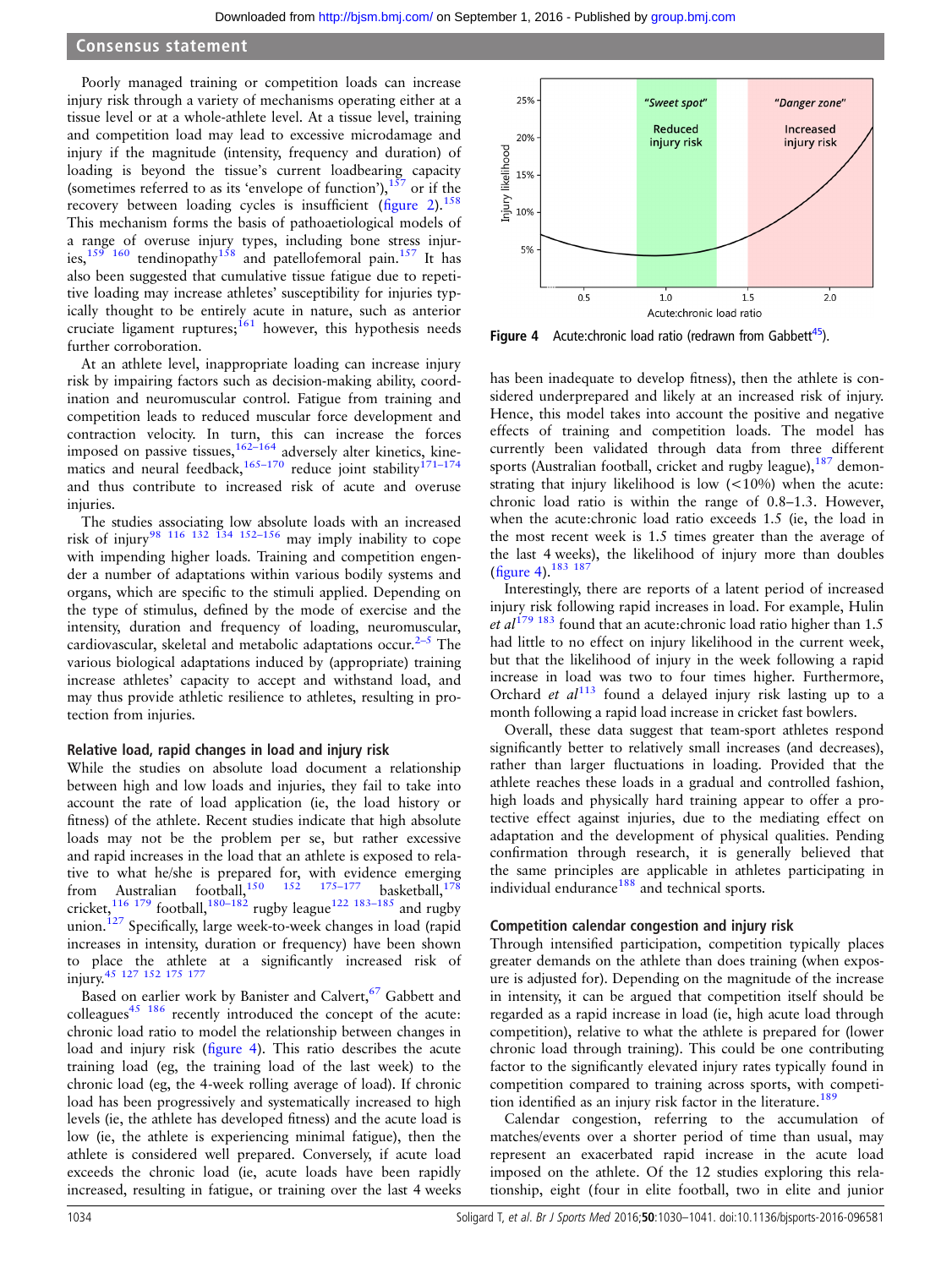cricket, one in junior tennis and one in elite rugby league) found that competition congestion leads to increased injury rates,[37](#page-8-0) [111 112](#page-10-0) 190–[194](#page-11-0) whereas four (two in elite football, one in elite cricket and one in elite rugby league) found no significant associations.<sup>[115](#page-10-0) [184 195 196](#page-11-0)</sup> In cricket, Dennis et  $al^{111}$  $al^{111}$  $al^{111}$  found that elite fast bowlers having  $\lt 2$  or  $\geq 5$  days of recovery days between bowling sessions, as well as junior fast bowlers with an average of  $\lt3.5$  rest days,<sup>[112](#page-10-0)</sup> were at significantly increased risk of injury. In comparison, Orchard et  $al^{115}$  $al^{115}$  $al^{115}$  found a nonsignificant trend that elite bowlers who exceed 100 overs in 17 days are at an increased risk of injury.

Jayanthi *et al*<sup>[190](#page-11-0)</sup> investigated the medical withdrawal rates in US Tennis Association junior national tennis tournaments, and found that the number of medical withdrawals increased significantly if players played five or more, compared with four or less matches in a tournament. Comparative data from elite tennis are currently non-existent. In elite rugby league, two studies have explored the relationship between match congestion and injury risk. Murray et  $al^{192}$  $al^{192}$  $al^{192}$  found that match congestion can lead to either high or low injury rates, depending on the playing position and its inherent game demands. In contrast, Hulin et  $al^{184}$  $al^{184}$  $al^{184}$ found no difference in injury risk between short and long recovery periods.

In football, six studies have investigated the impact of either short<sup>[37](#page-8-0)</sup> <sup>191 193</sup> <sup>195</sup> or prolonged<sup>191 194</sup> <sup>196</sup> periods of match congestion on subsequent injury rates, with match congestion typically defined as playing two matches per week, compared to one, albeit using different cut-offs for days of in-between recovery. Whereas no difference was found in injury rates in match cycles with  $\leq$ 3 days compared to  $\geq$ 4 days in-between recovery,<sup>[191 195](#page-11-0)</sup> significantly higher injury rates were observed in match cycles with  $\leq$ 3 days<sup>193</sup> <sup>194</sup> or  $\leq$ 4 days<sup>[37](#page-8-0) [191 193](#page-11-0)</sup> compared to  $\geq$ 6 days of between-match recovery. Other reports on prolonged congestion periods (weeks) and injury rates have provided conflicting results; Bengtsson et  $al^{191}$  $al^{191}$  $al^{191}$  observed higher muscle injury rates during matches in congested periods, whereas Carling et  $al^{196}$  $al^{196}$  $al^{196}$ found no association.

Although there are some conflicting results and limited data, the majority of the available data on competition frequency seems to demonstrate that a congested competition calendar is associated with an increased risk of competition injury. In football, a pattern is emerging where two, compared to one match per week, significantly increases the risk of match injury. Overall, training injuries seem uninfluenced, or even reduced,<sup>194</sup> during periods of match congestion. It is possible that this can be attributed to deliberate downregulation of the training load, as orienting the training towards recovery during periods of competition congestion is a customary practice in elite sport.

#### Psychological load and injury risk

A number of psychological variables may influence injury risk. These include psychological stressors, such as negative life-event stress,<sup>[22 32](#page-8-0) 197–[203](#page-11-0)</sup> daily hassles<sup>32 [204](#page-11-0)–207</sup> and sports-related stress (eg, feeling of insufficient breaks and rest, stiff and tense muscles, and feeling vulnerable to injuries), [117 133](#page-10-0) [207](#page-11-0) but also personality variables such as trait anxiety,  $22 \frac{32}{199}$   $205$   $208$   $209$ state anxiety,  $203$  stress susceptibility,  $205$  type A behaviours,  $210$ trait irritability<sup>[205](#page-11-0)</sup> and mistrust,<sup>[22](#page-8-0)</sup> as well as maladaptive coping strategies.<sup>[22](#page-8-0)</sup> <sup>149</sup> <sup>205</sup> <sup>211</sup>

The proposed mechanism by which psychological stress responses increase injury risk is through attentional and somatic changes such as increased distractibility and peripheral narrowing, as well as muscle tension, fatigue and reduced timing/coord-ination.<sup>32 [197 198 200 207](#page-11-0)</sup> The evidence for the potential of daily

hassles to predict injuries may be particularly important, as it suggests a potential rapid change to the injury risk to which an athlete is exposed.<sup>[32](#page-8-0) [206](#page-11-0)</sup> Furthermore, the burden placed on athletes undergoing major negative life events or chronic daily hassles may also increase their vulnerability to consider other minor stressors and events as stressful.<sup>[32](#page-8-0)</sup>

#### Travel load and injury risk

The modern-day elite athlete typically competes in a number of international competitions and tournaments. This necessitates international travel not only for competition purposes, but also to attend training camps. Long-distance air travel across several time zones exposes passengers to travel fatigue and jet lag, which is suggested to negatively influence performance<sup>[212](#page-11-0)–214</sup> and susceptibility to illness.  $215$   $216$  However, no link has yet been established for injuries. Fuller *et al*<sup>[217](#page-11-0)</sup> and Schwellnus et  $al^{218}$  $al^{218}$  $al^{218}$  found no evidence to suggest that extensive air travel and crossing multiple time zones led to an increase risk of injury in elite rugby union players. Similarly, Fowler et  $al^{219}$  $al^{219}$  $al^{219}$  observed no significant effect of regular national travel on recovery or injury rate in professional Australian soccer players.

#### Methodological considerations

There are a number of reasons for the significant heterogeneity among the included papers on the relationship between load and injury risk in this consensus paper. The studies were conducted in different sports, on samples of different skill levels, ages and sizes, and have employed a wide variety of research designs and methodologies, including different definitions and measurement methods of load and injury. It is perhaps not surprising, for example, that a cross-sectional registration of high weekly distance of swimming yields different results on the prevalence of shoulder supraspinatus tendinopathy in 80 male and female elite swimmers with a mean age of  $16$  years<sup>[128](#page-10-0)</sup> than does prospective recording of high session ratings of perceived exertion (session RPE) on injury incidence in 220 male rugby league players with a mean age of 21 years.<sup>121</sup>

The findings show that one of the most frequently used measures of load is the session RPE,  $117 \t120-124 \t127 \t146$ [150 152 153](#page-10-0) [175 178 179](#page-11-0) or similar cross-products of training duration and subjectively reported intensity.[104 105 149](#page-10-0) These tools are particularly common in team sports, and have the advantage of combining external (duration) and internal (rating of perceived exertion) load, which may aid in revealing fatigue. $2630$ However, these tools also have limitations in that they do not differentiate between short high-intensity sessions and long lowintensity sessions. For example, a 30-min session with an RPE of 8 and a 120-min session with an RPE of 2 will yield a session RPE of 240; however, the two sessions likely have very different effects on injury risk and pattern.

Load is also commonly recorded and reported as the exposure to training per unit of time<sup>[90](#page-9-0)</sup> [106 131 132 134 139 140 144 145 148 151 156](#page-10-0) or the distance (mileage) of running, cycling or swimming.<sup>86-[100](#page-9-0)</sup> 01 the distance tunitary of future of  $\frac{1}{102}$  [102 103](#page-9-0) [107 128](#page-10-0)–130 [134 137](#page-10-0) 139–[143 155](#page-10-0) However, these are highly inaccurate measures of load, as they fail to account for the intensity, movement repetitions or impact load performed. Recently, it has become increasingly popular to use global positioning system/microtechnology units to quantify running load, particularly in team sports.<sup>147</sup> <sup>150–152</sup> <sup>176</sup> <sup>177</sup> <sup>181–184</sup> <sup>188</sup> In certain individual sports such as cycling, the use of load sensors allows for composite measures incorporating training volume and intensity. In early baseball and cricket research, throw counts emerged as a simple and potentially effective technique to monitor load, with reports that exceeding thresholds of pitches (eg, pitching  $>100$  innings per year) $110$  or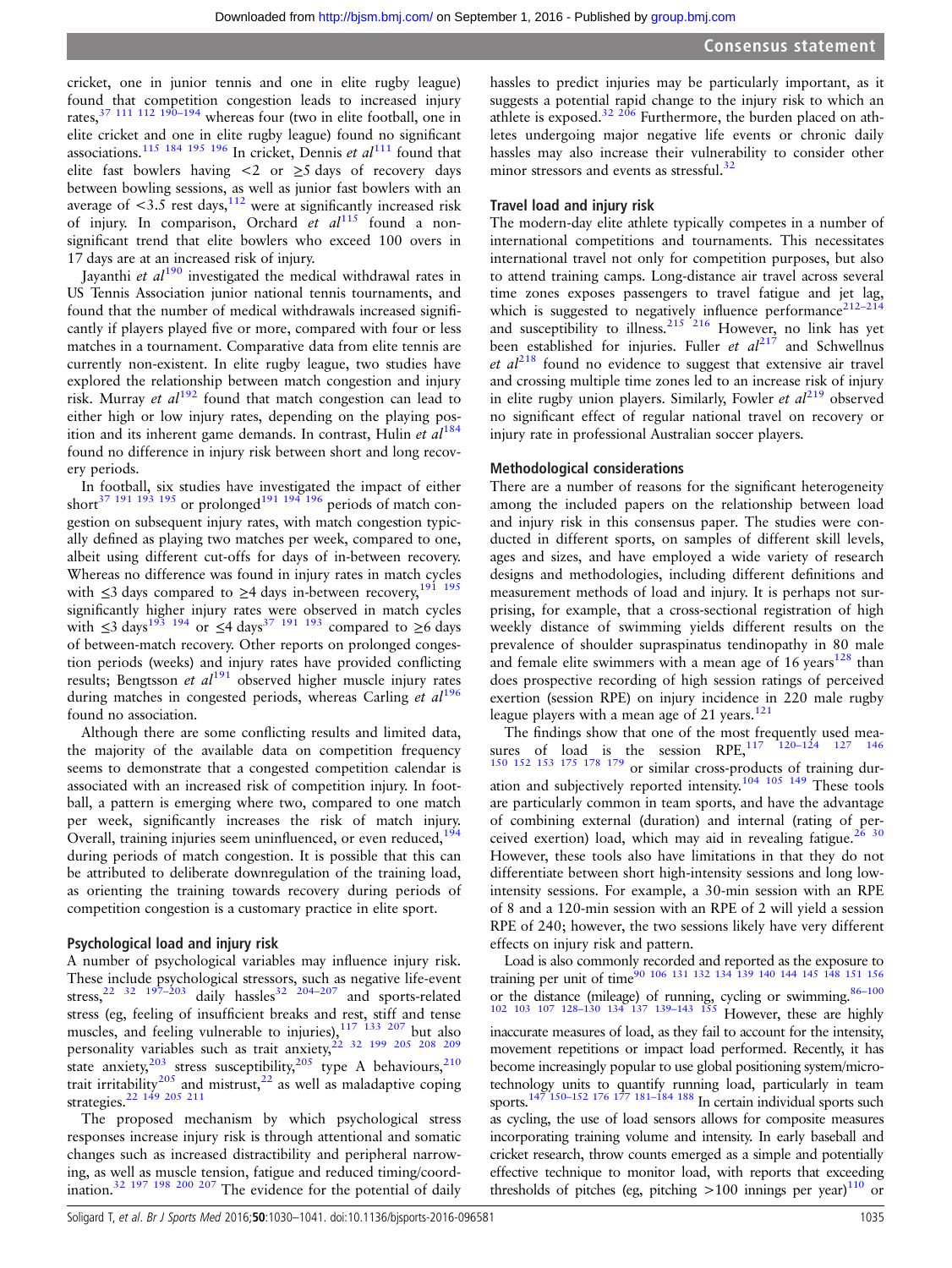throws (eg, completing  $>75$  throws per week)<sup>114</sup> significantly increased the risk of injury. However, measures relying solely on external load do not take into account the intensity of the training or internal response of the athlete, and may therefore have problems with sensitivity and specificity in the identification of athletes in maladaptive states.

The variation in results may also be explained by differences in research design and data analysis. The studies on calendar congestion are specifically limited by (1) small sample sizes (following players from only one team),  $37 \frac{184}{192-196}$  which may restrict external validity and increase the risk of statistical (random) error, (2) disregarding individual exposure and thereby player rotation strategies,<sup>[191 194](#page-11-0)–196</sup> which potentially can dilute the actual injury risk of a player exposed to the full load or (3) employing retrospective cross-sectional designs.<sup>190</sup>

Most of the studies employ either prospective/retrospective cohort or cross-sectional designs. While these studies may demonstrate an association (correlation) between the independent (load) and dependent (injury) variables, the main challenge is to rule out interaction with potential confounding factors. The best study design to examine and identify risk factors that predict injury or illness is large-scale (multicentre) prospective cohort studies. Nonetheless, unlike experimental studies such as randomised controlled trials, cohort and cross-sectional studies rely on adequate data collection and subsequent multivariate analysis to control for the effect of and interaction with other variables—and thereby strengthen the causal relationship. In contrast, the use of univariate analyses, or failing to record data on extraneous variables that influence the dependent variable, may produce spurious results and lead to incorrect conclusions.

Timpka et  $al^{149}$  $al^{149}$  $al^{149}$  recently demonstrated the importance of controlling for the potentially complex interactions between risk factors, when they integrated psychological with physiological and epidemiological data from elite track and field athletes, and found that the maladaptive coping behaviour self-blame replaced training load as a risk factor for overuse injury. The authors suggested that overuse injuries in athletics may not be predicted by the training load per  $se^{104}$  $se^{104}$  $se^{104}$  but rather by high load applied in situations when the athlete is in need of rest. Their findings are important, as they emphasise both the need to control for all risk factors, and that adaptations that occur may lead to large variations in an individual's ability to accept and respond to load, which can alter risk and affect aetiology in a dynamic, recursive fashion.<sup>[13](#page-8-0)</sup>

# PRACTICAL GUIDELINES FOR LOAD MANAGEMENT

The aim of load management is to optimally configure training, competition and other load to maximise adaptation and performance with a minimal risk of injury. Load management therefore comprises the appropriate prescription, monitoring and adjustment of external and internal loads, for which a number of key practical guidelines can be provided.

# Prescribing training and competition load

Evidence is emerging that poor load management with ensuing maladaptation is a major risk factor for sports injury. The limitation of data to a few select sports and athlete populations, combined with the distinct natures of different sports, make it difficult to provide sport-specific guidelines for load management. However, certain general points can be made:

▸ High loads can have either positive or negative influences on injury risk in athletes, with the rate of load application and intrinsic risk factor profile being critical factors. Athletes

respond significantly better to relatively small increases (and decreases), rather than larger fluctuations in loading. While it is likely that different sports will have different load-injury profiles, current evidence from Australian football, cricket and rugby league suggests that athletes should limit weekly increases of their training load to <10%, or maintain an acute:chronic load ratio within a range of 0.8–1.3, to stay in positive adaptation and thus reduce the risk of injuries.

- In football, playing two matches (ie,  $\leq 4$  days recovery between matches), compared to one match per week, increases the risk of injury. In these circumstances, football teams should consider using squad rotation to prevent large increases in match loads for individual players.
- ▸ Load should always be prescribed on an individual and flexible basis, as there is large inter- and intra-individual variation in the time frame of response and adaptation to load.
- ▸ Special attention should be given to load management in developing athletes, who are at increased risk when introduced to new loads, changes in loads or congested competition calendars[.180 220](#page-11-0)–<sup>222</sup>
- Variation in an athlete's psychological stressors should also guide the prescription of training and/or competition loads.
- ▸ Coaches and support staff must schedule adequate recovery, particularly after intensive training periods, competitions and travel, including nutrition and hydration, sleep and rest, active rest, relaxation strategies and emotional support.
- ▸ Sports governing bodies must consider the health of the athletes, and hence, the competition load when planning their event calendars. This requires increased coordination between singlesport and multisport event organisers, and the development of a comprehensive calendar of all international sports events.

# Monitoring load

Scientific monitoring of the athlete's loads is key to successful load management, athlete adaptation and injury mitigation in sport.

- ▶ Coaches and support staff are recommended to employ scientific methods to monitor the athlete's load and detect meaningful change.
- ▸ Load should always be monitored individually.
- ▸ No single marker has been validated to identify when an athlete has entered a maladaptive state; hence, it is recommended to use a combination of external and internal load measures that are relevant and specific to the nature of each sport.
- ▸ Subjective load measures are particularly useful, and coaches and support staff may employ them with confidence. Subscales that evaluate non-sport stress, fatigue, physical recovery, general health/well-being and being in shape are responsive to acute and chronic training.<sup>[30](#page-8-0)</sup>
- ▸ Load is not an isolated variable, but must be monitored using a comprehensive approach taking into account interaction with and relative contributions from other intrinsic and extrinsic factors, such as injury history, physiological, psychological (eg, non-sport loads), biochemical, immunological, environmental and genetic factors, as well as age and sex.
- ▸ Special consideration should be given to the monitoring of acute and chronic loads, and the acute:chronic load ratio of the individual athlete.
- ▸ Monitoring should be performed frequently (eg, daily or weekly measures self-administered by the athlete) to enable acute adjustments to training and competition loads as required; however, with consideration given to minimising the burden on athletes.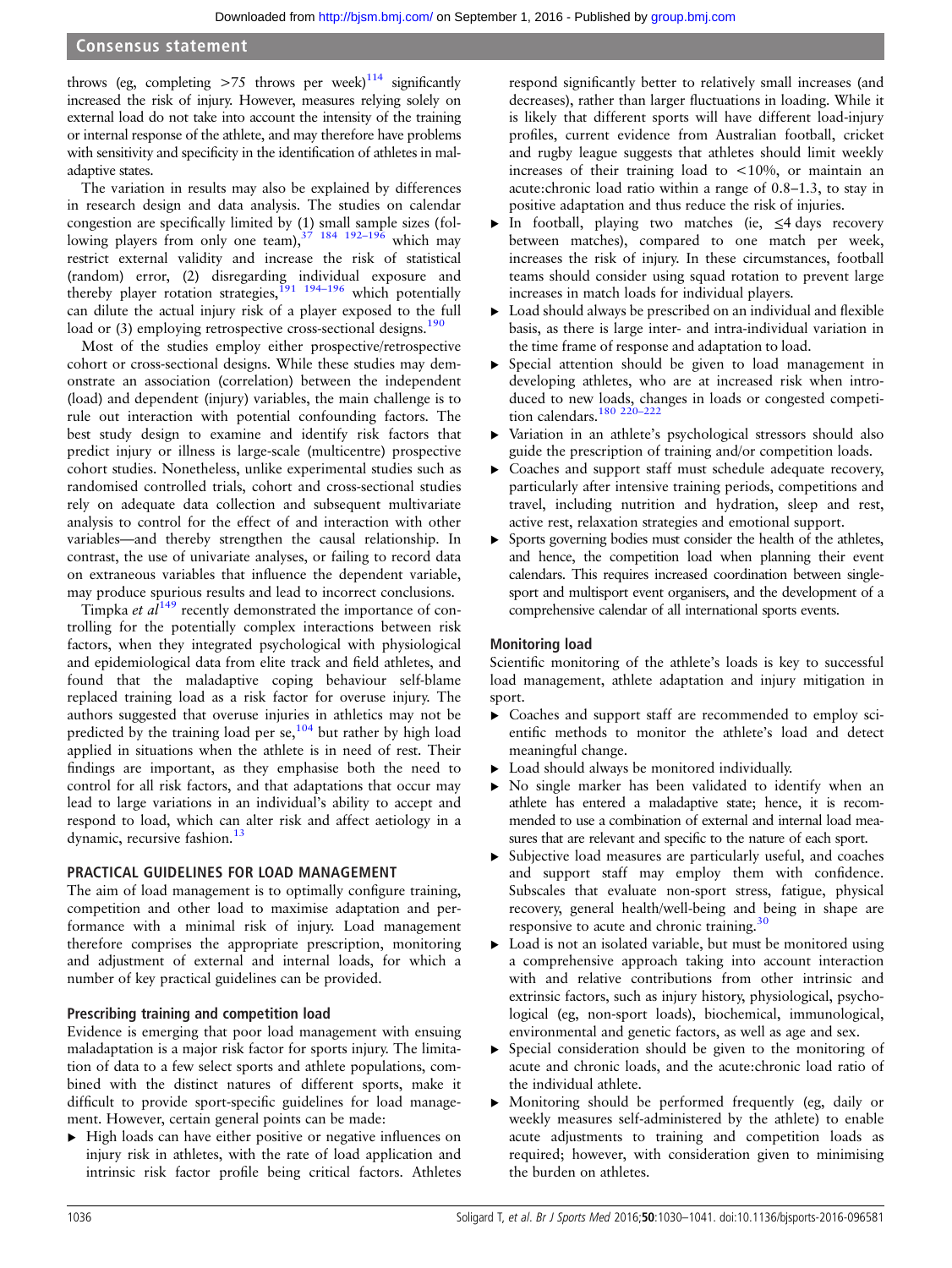# Psychological load management

Psychological load (stressors), such as negative life-event stress and daily hassles, can significantly increase the risk of injury in athletes. Clinical practical recommendations centre on reducing state-level stressors and educating athletes, coaches and support staff in proactive stress management, and comprise: $32$ 

- ▸ Developing resilience strategies to help athletes understand the relationship between personal traits, negative life events, thoughts, emotions and physiological states, which, in turn, may help them minimise the impact of negative life events and the subsequent risk of injury.
- ▸ Educating athletes in stress-management techniques, confidence building and goal setting, optimally under supervision of a sport psychologist, to help minimise the effects of stress and reduce the likelihood of injury.
- ▸ Reducing training and/or competition load and intensity to mitigate injury risk for athletes who appear unfocused as a consequence of negative life events or ongoing daily hassles.
- ▸ Implementing periodical stress assessments (eg, hassle and uplift scale,  $52$  or life events survey for collegiate athletes  $50$  to inform adjustment of athletes' training and/or competition loads. An athlete who reports high levels of daily hassle or stress could likely benefit from reducing the training load during a specified time period to prevent potential fatigue, injuries or burnout.<sup>[32](#page-8-0)</sup>

# Monitoring of injury

The use of sensitive measures to monitor an athlete's health can lead to early detection of symptoms and signs of injury, early diagnosis and appropriate intervention. Athletes' innate tendency to continue to train and compete despite the existence of physical symptoms or functional limitations, particularly at the elite level, highlights the pressing need to use appropriate injury monitoring tools.

- ▸ On-going, scientific injury (and illness) surveillance systems should be established in all sports.
- ▸ Monitoring tools must be sensitive not only to acute and overuse injuries, but to early clinical symptoms, such as pain and functional limitations.
- ▸ Injury monitoring should ideally be on-going, but must at least occur for a period of time (eg, at least 4 weeks) after rapid increases in loads.

# RESEARCH DIRECTIONS FOR LOAD MANAGEMENT IN SPORT

In general, there is a paucity of research data on the relationship between load (training, competition, competition calendar congestion, psychological, travel or other) and injury risk, with limited evidence from a few select sports.

The potential of future research lies in informing the development of training and competition programmes tailored to the needs of the individual, following interaction with and variation in other risk factors. We identified that research should be directed towards:

- ▸ Promoting further large-scale prospective cohort studies investigating the dose–response relationship between load and injury. Particular focus should be placed on the potential interactions with and relative contributions from other physiological, psychological, environmental and genetic risk factors, to further elucidate the global capacity of individuals to adapt to different loads at any given time.
- ▸ Increasing the understanding on how psychological and psychosocial factors interact with physiological and mechanical factors to increase injury vulnerability.
- ▸ Exploring whether it is possible, taking into account interand intra-individual variation, to identify optimal training and competition loads (or upper limits) for elite and developing athletes in different sports, including training intensity, duration and frequency, competition frequency (calendar congestion and cut-offs for the number of recovery days) and season duration.
- Conducting further studies on the impact of the acute: chronic load ratio (ie, rapid increases/decreases in load compared to relatively stable loading) on injury risk in multiple sports, including individual endurance and technical sports.
- ▸ Investigating the potential latent period (time frame of onset and end) of increased injury risk following (rapid) changes in load.
- ▸ Elucidating special needs, competition matching and load-induced adaptations in young talented athletes.
- ▸ Studying the effects of short and prolonged competition congestion in sports, using individual, rather than team load, data.
- ▸ Examining the effects of periodisation on injury risk in sport.
- ▸ Validating the efficacy and sensitivity of established and emerging external and internal load monitoring measures to identify maladaptation and increased injury risk in athletes.
- ▸ Elucidating the influence of load and recovery on the development of fatigue, subclinical tissue damage, clinical symptoms and injury.
- Further examining the relationship (including mechanisms) between travel fatigue and jet lag, and injury risk.
- ▸ Exploring the possibility of using experimental research designs, such as randomised controlled trials, to evaluate the effect of load monitoring interventions (eg, confining the acute:chronic load ratio between 0.8 and 1.3) compared with a control group (eg, usual loading routines) on injury rates in sport.
- ▸ Reviewing sport-governing bodies' initiatives to mitigate load-induced health problems, and assessing the effectiveness of current policies and practices. As with all research, there is a need to look to innovative policies and tool $s^{223}$  to promote knowledge translation.

# **SUMMARY**

Data on the relationship between load and risk of injury are limited to a few select sports and athlete populations. High loads can have either positive or negative influences on injury risk in athletes, with the rate of load application in combination with the athlete's internal risk factor profile likely being critical factors. Athletes respond significantly better to relatively small increases (and decreases), rather than larger fluctuations in loading. There is evidence from some sports that if load is applied in a moderate and progressive manner, and rapid increases in load—relative to what the athlete is prepared for—are avoided, high loads and physically hard training may offer a protective effect against injuries. Load must always be prescribed on an individual and flexible basis, as there is large inter- and intra-individual variation in the time frame of response and adaptation to load. Regular athlete monitoring is fundamental to ensure appropriate and therapeutic levels of external and internal loads and thus to maximise performance and minimise the risk of injury. Sports governing bodies must consider the health of the athletes, and hence, the overall competition load when planning event calendars. More research is needed on the impact of competition calendar congestion and rapid changes in load on injury risk in multiple sports, as well as on the interaction with other physiological, psychological, environmental and genetic risk factors.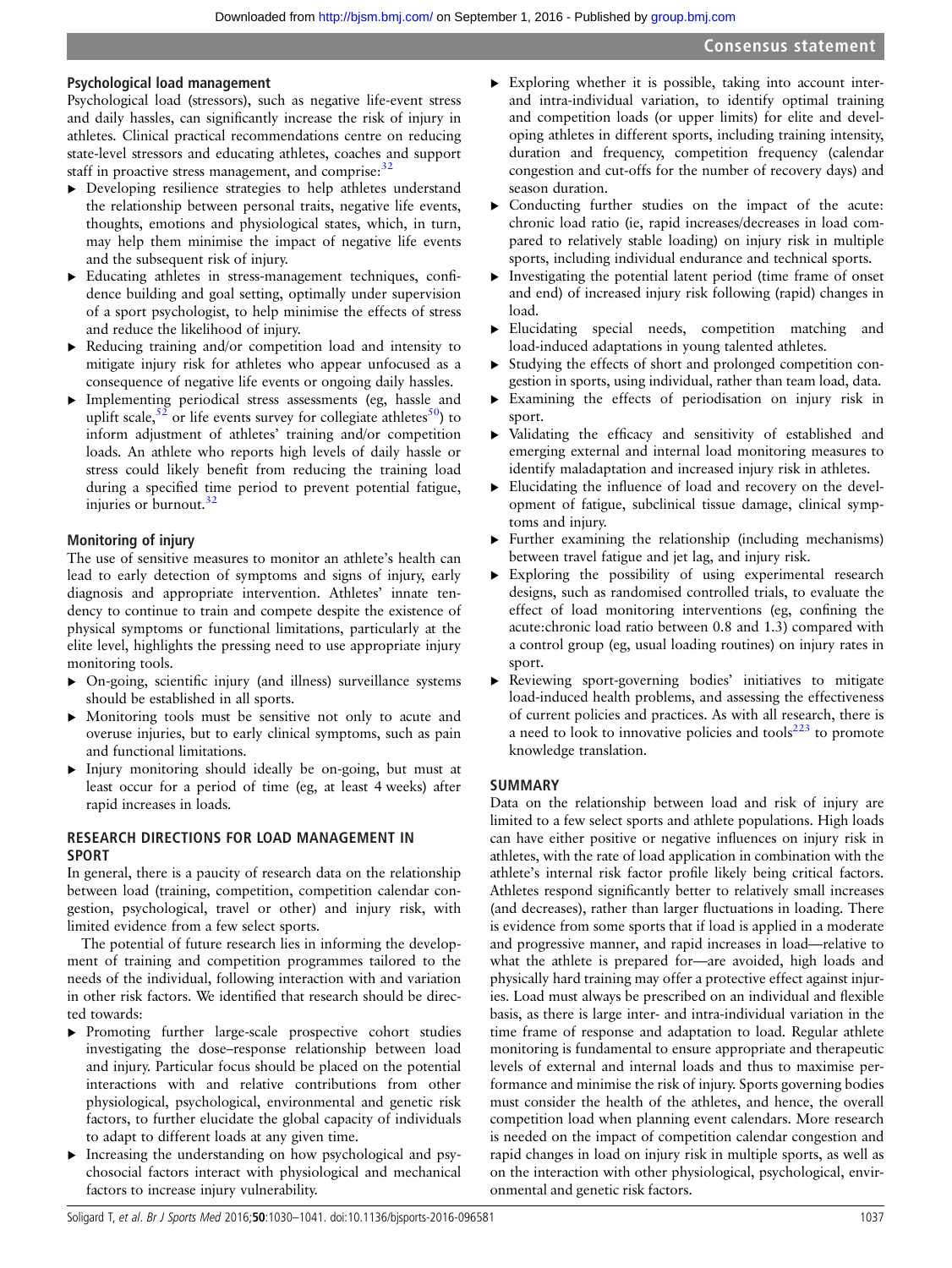#### <span id="page-8-0"></span>Author affiliations <sup>1</sup>

<sup>1</sup>Medical and Scientific Department, International Olympic Committee, Lausanne, Switzerland

<sup>2</sup>Section Sports Medicine, Faculty of Health Sciences, Institute for Sport, Exercise Medicine and Lifestyle Research, University of Pretoria, Hatfield,Pretoria, South Africa <sup>3</sup> <sup>3</sup>Sports Medicine Department, Aspetar, Qatar Orthopedic and Sports Medicine Hospital, Doha, Qatar

4 Oslo Sports Trauma Research Center, Department of Sports Medicine, Norwegian School of Sport Sciences, Oslo, Norway

<sup>5</sup>Olympic Training Center (Olympiatoppen), Oslo, Norway

<sup>6</sup>School of Exercise Science, Australian Catholic University, Brisbane, Queensland, Australia

<sup>7</sup>School of Human Movement Studies, University of Queensland, Brisbane, Australia <sup>8</sup>School of Sport, Exercise and Health Sciences, Loughborough University, Loughborough, UK

<sup>9</sup>Department of Medical and Health Sciences, Division of Physiotherapy, Linköping

University, Linköping, Sweden<br><sup>10</sup>Department of Orthopaedic Surgery and Sports Medicine, University of Illinois at Chicago, Chicago, Illinois, USA

<sup>11</sup>Department of Family Practice, Centre for Hip Health and Mobility, University of British Columbia, Vancouver, Canada<br><sup>12</sup>Human Physiology Research Group, Vrije Universiteit Brussel, Brussels, Belgium

<sup>13</sup>School of Public Health, University of Sydney, Sydney, Australia<br><sup>14</sup>Medical Department, Royal Dutch Lawn Tennis Association, Amersfoort, The **Netherlands** 

<sup>15</sup> Amsterdam Collaboration on Health and Safety in Sports, IOC Research Centre for Prevention of Injury and Protection of Athlete Health, VUmc/AMC, Amsterdam, The

Netherlands<br><sup>16</sup>World Rugby, Dublin, Ireland

<sup>17</sup>Faculty of Medicine, University of Oslo, Oslo, Norway

Twitter Follow Torbjørn Soligard [@TSoligard, Juan Manuel Alonso](http://twitter.com/TSoligard)

[@DrJuanMAlonso, Ben Clarsen @benclarsen, Hendrik Dijkstra @DrPaulDijkstra,](http://twitter.com/DrPaulDijkstra) [Roald Bahr @RoaldBahr, Tim Gabbett @TimGabbett, Martin Hägglund @MHgglund,](http://twitter.com/MHgglund) [Christa Janse van Rensburg @ChristaJVR, Karim M Khan @BJSM\\_BMJ, Romain](http://twitter.com/BJSM_BMJ) [Meeusen @RomainMeeusen, John W Orchard @DrJohnOrchard, Babette M Pluim](http://twitter.com/DrJohnOrchard) [@docpluim, Lars Engebretsen @larsengebretsen](http://twitter.com/larsengebretsen)

Acknowledgements The authors acknowledge the contribution and support of IOC Medical and Scientific Chair, Dr Uğur Erdener, during the consensus meeting, and the International Olympic Committee for funding the meeting.

Contributors TS and MS made substantial contributions to overall and detailed conception, planning, drafting and critically revising the paper. J-MA, RBahr, BC, HPD, TG, MG, MH, MRH, CJvR, KMK, RM, JWO, BMP and MR made substantial contributions to drafting and critically revising the paper. LE and RBudgett made substantial contributions to overall conception and planning of the paper.

Funding International Olympic Committee.

Competing interests TS works as Scientific Manager in the Medical and Scientific Department of the International Olympic Committee. KMK is the Editor-in-Chief of the British Journal of Sports Medicine. JWO is Chief Medical Officer for Cricket Australia and was the Chief Medical Officer of the International Cricket Council Cricket World Cup 2015. BMP is Chief Medical Officer of the Royal Dutch Lawn Tennis Association and member of the International Tennis Federation (ITF) Sport Science and Medicine Commission. She is Editor of the British Journal of Sports Medicine. LE is the Head of Scientific Activities in the Medical and Scientific Department of the International Olympic Committee, and Editor of the British Journal of Sports Medicine and Journal of Bone and Joint Surgery.

Provenance and peer review Not commissioned; externally peer reviewed.

#### **REFERENCES**

- 1 Hill J. Sport in history: an introduction. London: Palgrave Macmillan, 2010.
- 2 Booth FW, Thomason DB. Molecular and cellular adaptation of muscle in response to exercise: perspectives of various models. Physiol Rev 1991;71:541–85.
- 3 Hawley JA, Hargreaves M, Joyner MJ, et al. Integrative biology of exercise. [Cell](http://dx.doi.org/10.1016/j.cell.2014.10.029) 2014;159:738–49.
- 4 Viru A, Viru M. Nature of training effects. In: Garrett WE Jr, Kirkendall DT, eds. Exercise and sport science. 1st edn. Philadelphia: Lippincott Williams and Wilkins, 2000:67–96.
- 5 Brooks GA, Fahey TD, Baldwin KM. Exercise physiology: human bioenergetics and its applications. 4th edn. New York: McGraw-Hill, 2004.
- 6 Meeusen R. Overtraining syndrome. In: Mujika I, Hausswirth C, eds. Recovery for performance in sport. Champaign, IL: Human Kinetics, 2013:9–20.
- 7 McCall A, Carling C, Nedelec M, et al. Risk factors, testing and preventative strategies for non-contact injuries in professional football: current perceptions and practices of 44 teams from various premier leagues. [Br J Sports Med](http://dx.doi.org/10.1136/bjsports-2014-093439) 2014;48:1352–7.
- McCall A, Davison M, Andersen TE, et al. Injury prevention strategies at the FIFA 2014 World Cup: perceptions and practices of the physicians from the 32 participating national teams. [Br J Sports Med](http://dx.doi.org/10.1136/bjsports-2015-094747) 2015;49:603-8.
- 9 McCall A, Dupont G, Ekstrand J. Injury prevention strategies, coach compliance and player adherence of 33 of the UEFA Elite Club Injury Study teams: a survey of teams' head medical officers. [Br J Sports Med](http://dx.doi.org/10.1136/bjsports-2015-095259) 2016;50:725-30.
- 10 Baker S, O'Neill B, Karpf R. The injury fact book. 2nd edn. New York, NY: Oxford University Press, 1992.
- 11 Kibler WB, Chandler TJ, Stracener ES. Musculoskeletal adaptations and injuries due to overtraining. [Exerc Sport Sci Rev](http://dx.doi.org/10.1249/00003677-199200200-00004) 1992;20:99-126.
- 12 Meeuwisse WH. Assessing causation in sport injury: a multifactorial model. [Clin](http://dx.doi.org/10.1097/00042752-199407000-00004) [J Sport Med](http://dx.doi.org/10.1097/00042752-199407000-00004) 1994;4:166–70.
- 13 Meeuwisse WH, Tyreman H, Hagel B, et al. A dynamic model of etiology in sport injury: the recursive nature of risk and causation. [Clin J Sport Med](http://dx.doi.org/10.1097/JSM.0b013e3180592a48) 2007;17:215–19.
- 14 Drew MK, Finch CF. The relationship between training load and injury, illness and soreness: a systematic and literature review. [Sports Med](http://dx.doi.org/10.1007/s40279-015-0459-8) 2016;46:861-83.
- 15 Kuipers H, Keizer HA. Overtraining in elite athletes. Review and directions for the future. Sports Med 1988;6:79–92.
- 16 Fry RW, Morton AR, Keast D. Overtraining in athletes. An update. [Sports Med](http://dx.doi.org/10.2165/00007256-199112010-00004) 1991;12:32–65.
- 17 Kenttä G, Hassmén P. Overtraining and recovery. A conceptual model. Sports Med 1998;26:1–16.
- 18 Meeusen R, Duclos M, Foster C, et al. Prevention, diagnosis, and treatment of the overtraining syndrome: joint consensus statement of the European College of Sport Science and the American College of Sports Medicine. [Med Sci Sports Exerc](http://dx.doi.org/10.1249/MSS.0b013e318279a10a) 2013;45:186–205.
- 19 Schwellnus M, Soligard T, Alonso JM, et al. International Olympic Committee consensus statement on load in sport and risk of illness: how much is too much? Br J Sports Med 2016;50:1030–41.
- 20 Budgett R. Overtraining syndrome. [Br J Sports Med](http://dx.doi.org/10.1136/bjsm.24.4.231) 1990;24:231-6.
- 21 Lehmann M, Foster C, Keul J. Overtraining in endurance athletes: a brief review. [Med Sci Sports Exerc](http://dx.doi.org/10.1249/00005768-199307000-00015) 1993;25:854–62.
- 22 Johnson U, Ivarsson A. Psychological predictors of sport injuries among junior soccer players. [Scand J Med Sci Sports](http://dx.doi.org/10.1111/j.1600-0838.2009.01057.x) 2011;21:129-36.
- 23 Borresen J, Lambert MI. The quantification of training load, the training response and the effect on performance. [Sports Med](http://dx.doi.org/10.2165/11317780-000000000-00000) 2009;39:779-95.
- 24 Oxford Dictionaries. 'Load'. Oxford University Press. [http://www.oxforddictionaries.](http://www.oxforddictionaries.com/definition/english/load) com/defi[nition/english/load](http://www.oxforddictionaries.com/definition/english/load) (accessed 24 May 2016).
- 25 Wallace LK, Slattery KM, Coutts AJ. The ecological validity and application of the session-RPE method for quantifying training loads in swimming. [J Strength Cond](http://dx.doi.org/10.1519/JSC.0b013e3181874512) [Res](http://dx.doi.org/10.1519/JSC.0b013e3181874512) 2009;23:33–8.
- 26 Halson SL. Monitoring training load to understand fatigue in athletes. Sports Med 2014;44(Suppl 2):S139–47.
- 27 Impellizzeri FM, Rampinini E, Marcora SM. Physiological assessment of aerobic training in soccer. [J Sports Sci](http://dx.doi.org/10.1080/02640410400021278) 2005;23:583-92.
- 28 Foster C. Monitoring training in athletes with reference to overtraining syndrome. [Med Sci Sports Exerc](http://dx.doi.org/10.1097/00005768-199807000-00023) 1998;30:1164–8.
- 29 Pyne DB, Martin DT. Fatigue-insights from individual and team sports. In: Marino FE, ed. Regulation of fatigue in exercise. New York: Nova Science, 2011: 177–85.
- 30 Saw AE, Main LC, Gastin PB. Monitoring the athlete training response: subjective self-reported measures trump commonly used objective measures: a systematic review. [Br J Sports Med](http://dx.doi.org/10.1136/bjsports-2015-094758) 2016;50:281–91.
- 31 Hooper SL, Mackinnon LT. Monitoring overtraining in athletes. Recommendations. [Sports Med](http://dx.doi.org/10.2165/00007256-199520050-00003) 1995;20:321–7.
- 32 Ivarsson A, Johnson U, Podlog L. Psychological predictors of injury occurrence: a prospective investigation of professional Swedish soccer players. J Sport Rehabil 2013;22:19–26.
- 33 Foster C, Heimann KM, Esten PL, et al. Differences in perceptions of training by coaches and athletes. SA J Sports Med 2001;8:3–7.
- 34 Murphy AP, Duffield R, Kellett A, et al. Comparison of athlete-coach perceptions of internal and external load markers for elite junior tennis training. [Int J Sports](http://dx.doi.org/10.1123/ijspp2013-0364) [Physiol Perform](http://dx.doi.org/10.1123/ijspp2013-0364) 2014;9:751–6.
- 35 Brink MS, Frencken WG, Jordet G, et al. Coaches' and players' perceptions of training dose: not a perfect match. *[Int J Sports Physiol Perform](http://dx.doi.org/10.1123/ijspp.2013-0009)* 2014;9:497-502.
- 36 Gabbett TJ. Incidence of injury in semi-professional rugby league players. [Br J Sports Med](http://dx.doi.org/10.1136/bjsm.37.1.36) 2003;37:36–43.
- 37 Dupont G, Nedelec M, McCall A, et al. Effect of 2 soccer matches in a week on physical performance and injury rate. [Am J Sports Med](http://dx.doi.org/10.1177/0363546510361236) 2010;38:1752-8.
- Bengtsson H, Ekstrand J, Walden M, et al. Match injury rates in professional soccer vary with match result, match venue, and type of competition. [Am J Sports](http://dx.doi.org/10.1177/0363546513486769) [Med](http://dx.doi.org/10.1177/0363546513486769) 2013;41:1505–10.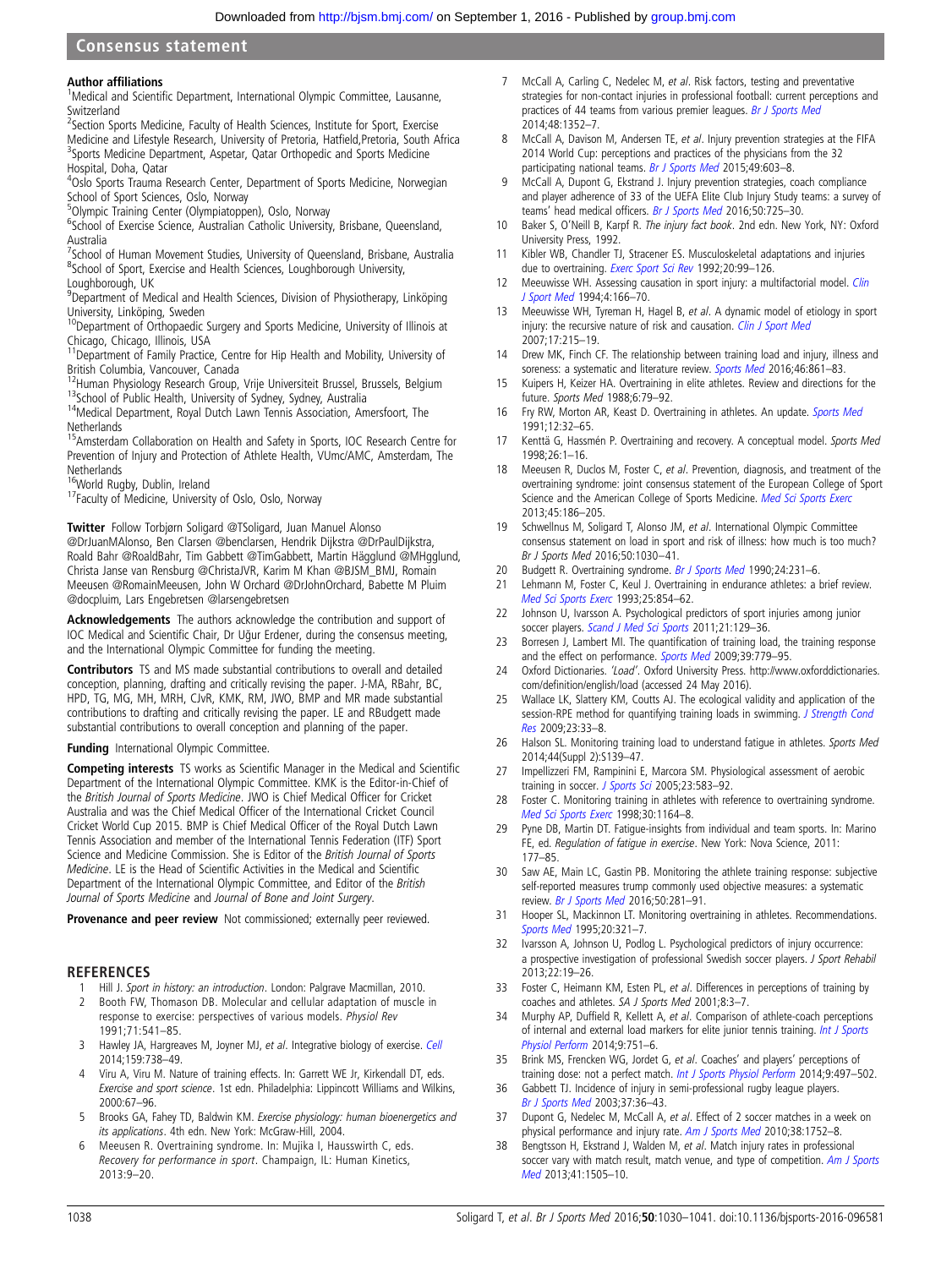- <span id="page-9-0"></span>39 Aughey RJ. Applications of GPS technologies to field sports. Int J Sports Physiol Perform 2011;6:295–310.
- 40 Jobson SA, Passfield L, Atkinson G, et al. The analysis and utilization of cycling training data. [Sports Med](http://dx.doi.org/10.2165/11317840-000000000-00000) 2009;39:833-44.
- 41 Twist C, Highton J. Monitoring fatigue and recovery in rugby league players. Int J Sports Physiol Perform 2013;8:467–74.
- 42 Lyman S, Fleisig GS, Andrews JR, et al. Effect of pitch type, pitch count, and pitching mechanics on risk of elbow and shoulder pain in youth baseball pitchers. Am J Sports Med 2002;30:463–8.
- 43 Bahr MA, Bahr R. Jump frequency may contribute to risk of jumper's knee: a study of interindividual and sex differences in a total of 11,943 jumps video recorded during training and matches in young elite volleyball players. [Br J Sports Med](http://dx.doi.org/10.1136/bjsports-2014-093593) 2014;48:1322–6.
- 44 Macera CA. Lower extremity injuries in runners. Advances in prediction. [Sports](http://dx.doi.org/10.2165/00007256-199213010-00005) [Med](http://dx.doi.org/10.2165/00007256-199213010-00005) 1992;13:50–7.
- 45 Gabbett TJ. The training-injury prevention paradox: should athletes be training smarter and harder? [Br J Sports Med](http://dx.doi.org/10.1136/bjsports-2015-095788) 2016;50:273-80.
- 46 Robinson DM, Robinson SM, Hume PA, et al. Training intensity of elite male distance runners. [Med Sci Sports Exerc](http://dx.doi.org/10.1249/00005768-199109000-00013) 1991;23:1078-82.
- 47 Morgan WP, Brown DR, Raglin JS, et al. Psychological monitoring of overtraining and staleness. [Br J Sports Med](http://dx.doi.org/10.1136/bjsm.21.3.107) 1987;21:107-14.
- 48 Kellmann M, Kallus KW. The recovery-stress-questionnaire for athletes. Frankfurt: Swets and Zeitlinger, 2000.
- 49 Rushall BS. A tool for measuring stress tolerance in elite athletes. [J Appl Sport](http://dx.doi.org/10.1080/10413209008406420) [Psychol](http://dx.doi.org/10.1080/10413209008406420) 1990;2:51–66.
- 50 Petrie TA. Psychosocial antecedents of athletic injury: the effects of life stress and social support on female collegiate gymnasts. [Behav Med](http://dx.doi.org/10.1080/08964289.1992.9936963) 1992;18:127-38.
- 51 Main L, Grove JR. A multicomponent assessment model for monitoring training distress among athletes. [Eur J Sport Sci](http://dx.doi.org/10.1080/17461390902818260) 2009;9:195-202.
- 52 DeLongis A, Folkman S, Lazarus RS. The impact of daily stress on health and mood: psychological and social resources as mediators. [J Pers Soc Psychol](http://dx.doi.org/10.1037/0022-3514.54.3.486) 1988;54:486–95.
- 53 Carver CS. You want to measure coping but your protocol's too long: consider the brief COPE. [Int J Behav Med](http://dx.doi.org/10.1207/s15327558ijbm0401_6) 1997;4:92-100.
- 54 Gustavsson JP, Bergman H, Edman G, et al. Swedish universities Scales of Personality (SSP): construction, internal consistency and normative data. [Acta Psychiatr Scand](http://dx.doi.org/10.1034/j.1600-0447.2000.102003217.x) 2000;102:217–25.
- 55 Spielberger CD, Gorsuch RL, Luschene R, et al. Manual for the state-trait anxiety inventory. Palo Alto, CA: Consulting Psychologists, 1983.
- 56 Smith RE, Smoll FL, Schutz RW. Measurement and correlates of sport-specific cognitive and somatic trait anxiety: the sport anxiety scale. [Anxiety Res](http://dx.doi.org/10.1080/08917779008248733) 1990;2:263-80.
- 57 Smith RE, Schutz RW, Smoll FL, et al. Development and validation of a multidimensional measure of sport-specific psychological skills: the athletic coping skills inventory-28. J Sport Exerc Psychol 1995;17:379–98.
- 58 Miller LC, Murphy R, Buss RH. Consciousness of body: private and public. [J Pers](http://dx.doi.org/10.1037/0022-3514.41.2.397) [Soc Psychol](http://dx.doi.org/10.1037/0022-3514.41.2.397) 1981;41:397–406.
- 59 Seifriz JJ, Duda JL, Chi L. The relationship of perceived motivational climate and beliefs about success in basketball. J Sport Exerc Psychol 1992;14:375-91.
- 60 Davis C, Brewer H, Ratusny D. Behavioral frequency and psychological commitment: necessary concepts in the study of excessive exercising. [J Behav Med](http://dx.doi.org/10.1007/BF00844722) 1993;16:611–28.
- 61 Halson SL. Sleep in elite athletes and nutritional interventions to enhance sleep. Sports Med 2014;44(Suppl 1):S13–23.
- 62 Nederhof E, Lemmink KA, Visscher C, et al. Psychomotor speed: possibly a new marker for overtraining syndrome. [Sports Med](http://dx.doi.org/10.2165/00007256-200636100-00001) 2006;36:817-28.
- 63 Hopkins WG. Quantification of training in competitive sports. Methods and applications. [Sports Med](http://dx.doi.org/10.2165/00007256-199112030-00003) 1991;12:161-83.
- 64 Martin DT, Andersen MB. Heart rate-perceived exertion relationship during training and taper. J Sports Med Phys Fitness 2000;40:201–8.
- 65 Daanen HA, Lamberts RP, Kallen VL, et al. A systematic review on heart-rate recovery to monitor changes in training status in athletes. Int J Sports Physiol Perform 2012;7:251–60.
- 66 Plews DJ, Laursen PB, Stanley J, et al. Training adaptation and heart rate variability in elite endurance athletes: opening the door to effective monitoring. [Sports Med](http://dx.doi.org/10.1007/s40279-013-0071-8) 2013;43:773–81.
- 67 Banister EW, Calvert TW. Planning for future performance: implications for long term training. Can J Appl Sport Sci 1980;5:170-6.
- 68 Beneke R, Leithauser RM, Ochentel O. Blood lactate diagnostics in exercise testing and training. Int J Sports Physiol Perform 2011;6:8–24.
- 69 Snyder AC, Jeukendrup AE, Hesselink MK, et al. A physiological/psychological indicator of over-reaching during intensive training. [Int J Sports Med](http://dx.doi.org/10.1055/s-2007-1021141) 1993;14:29–32.
- 70 Engebretsen L, Soligard T, Steffen K, et al. Sports injuries and illnesses during the London Summer Olympic Games 2012. [Br J Sports Med](http://dx.doi.org/10.1136/bjsports-2013-092380) 2013;47:407–14.
- 71 Junge A, Dvorak J. Injury surveillance in the World Football Tournaments 1998-2012. [Br J Sports Med](http://dx.doi.org/10.1136/bjsports-2013-092205) 2013;47:782-8.
- 72 Willick SE, Webborn N, Emery C, et al. The epidemiology of injuries at the London 2012 Paralympic Games. [Br J Sports Med](http://dx.doi.org/10.1136/bjsports-2013-092374) 2013;47:426-32.
- 73 Alonso JM, Jacobsson J, Timpka T, et al. Preparticipation injury complaint is a risk factor for injury: a prospective study of the Moscow 2013 IAAF Championships. [Br J Sports Med](http://dx.doi.org/10.1136/bjsports-2014-094359) 2015;49:1118–24.
- 74 Mountjoy M, Junge A, Benjamen S, et al. Competing with injuries: injuries prior to and during the 15th FINA World Championships 2013 (aquatics). [Br J Sports Med](http://dx.doi.org/10.1136/bjsports-2014-093991) 2015;49:37–43.
- 75 Soligard T, Steffen K, Palmer-Green D, et al. Sports injuries and illnesses in the Sochi 2014 Olympic Winter Games. [Br J Sports Med](http://dx.doi.org/10.1136/bjsports-2014-094538) 2015;49:441-7.
- 76 Hägglund M, Waldén M, Bahr R, et al. Methods for epidemiological study of injuries to professional football players: developing the UEFA model. [Br J Sports](http://dx.doi.org/10.1136/bjsm.2005.018267) [Med](http://dx.doi.org/10.1136/bjsm.2005.018267) 2005;39:340–6.
- 77 Fuller CW, Ekstrand J, Junge A, et al. Consensus statement on injury definitions and data collection procedures in studies of football (soccer) injuries. [Br J Sports](http://dx.doi.org/10.1136/bjsm.2005.025270) [Med](http://dx.doi.org/10.1136/bjsm.2005.025270) 2006;40:193–201.
- 78 Fuller CW, Molloy MG, Bagate C, et al. Consensus statement on injury definitions and data collection procedures for studies of injuries in rugby union. [Br J Sports](http://dx.doi.org/10.1136/bjsm.2006.033282) [Med](http://dx.doi.org/10.1136/bjsm.2006.033282) 2007;41:328–31.
- 79 Junge A, Engebretsen L, Alonso JM, et al. Injury surveillance in multi-sport events: the International Olympic Committee approach. [Br J Sports Med](http://dx.doi.org/10.1136/bjsm.2008.046631) 2008;42:413-21.
- Cook J, Finch CF. The long-term impact of overuse injuries on life-long participation in sport and health status. In: Farelli AD, ed. Sport participation: health benefits, injuries and psychological effects. Hauppauge, NY: Nova Science Publishers, 2011:85–104.
- 81 Bahr R, Alfredson H, Järvinen M, et al. Types and causes of injuries. In: Bahr R, ed. The IOC manual of sports injuries: an illustrated guide to the management of injuries in physical activity. Hoboken: Wiley-Blackwell, 2012:1–25.
- 82 Bahr R. No injuries, but plenty of pain? On the methodology for recording overuse symptoms in sports. [Br J Sports Med](http://dx.doi.org/10.1136/bjsm.2009.066936) 2009;43:966-72.
- 83 Clarsen B, Myklebust G, Bahr R. Development and validation of a new method for the registration of overuse injuries in sports injury epidemiology: the Oslo Sports Trauma Research Centre (OSTRC) overuse injury questionnaire. [Br J Sports Med](http://dx.doi.org/10.1136/bjsports-2012-091524) 2013;47:495–502.
- 84 Clarsen B, Ronsen O, Myklebust G, et al. The Oslo Sports Trauma Research Center questionnaire on health problems: a new approach to prospective monitoring of illness and injury in elite athletes. [Br J Sports Med](http://dx.doi.org/10.1136/bjsports-2012-092087) 2014;48:754-60.
- 85 Clarsen B, Bahr R, Heymans MW, et al. The prevalence and impact of overuse injuries in five Norwegian sports: application of a new surveillance method. [Scand](http://dx.doi.org/10.1111/sms.12223) [J Med Sci Sports](http://dx.doi.org/10.1111/sms.12223) 2015;25:323–30.
- 86 Koplan JP, Powell KE, Sikes RK, et al. An epidemiologic study of the benefits and risks of running. [JAMA](http://dx.doi.org/10.1001/jama.1982.03330230030026) 1982;248:3118–21.
- 87 Jacobs SJ, Berson BL. Injuries to runners: a study of entrants to a 10,000 meter race. [Am J Sports Med](http://dx.doi.org/10.1177/036354658601400211) 1986;14:151–5.
- 88 Lysholm J, Wiklander J. Injuries in runners. [Am J Sports Med](http://dx.doi.org/10.1177/036354658701500213) 1987;15:168-71.
- 89 Marti B, Vader JP, Minder CE, et al. On the epidemiology of running injuries. The 1984 Bern Grand-Prix study. Am J Sports Med 1988;16:285–94.
- 90 Bovens AM, Janssen GM, Vermeer HG, et al. Occurrence of running injuries in adults following a supervised training program. [Int J Sports Med](http://dx.doi.org/10.1055/s-2007-1024970) 1989;10(Suppl 3):S186–90.
- 91 Macera CA, Pate RR, Powell KE, et al. Predicting lower-extremity injuries among habitual runners. [Arch Intern Med](http://dx.doi.org/10.1001/archinte.1989.00390110117026) 1989;149:2565-8.
- 92 Marti B, Knobloch M, Tschopp A, et al. Is excessive running predictive of degenerative hip disease? Controlled study of former elite athletes. BMJ 1989;299:91–3.
- 93 Walter SD, Hart LE, McIntosh JM, et al. The Ontario cohort study of running-related injuries. [Arch Intern Med](http://dx.doi.org/10.1001/archinte.1989.00390110113025) 1989;149:2561–4.
- 94 Haglund-Åkerlind Y, Eriksson E. Range of motion, muscle torque and training habits in runners with and without Achilles tendon problems. [Knee Surg Sports](http://dx.doi.org/10.1007/BF01560205) [Traumatol Arthrosc](http://dx.doi.org/10.1007/BF01560205) 1993;1:195–9.
- 95 Koplan JP, Rothenberg RB, Jones EL. The natural history of exercise: a 10-yr follow-up of a cohort of runners. [Med Sci Sports Exerc](http://dx.doi.org/10.1249/00005768-199508000-00012) 1995;27:1180-4.
- 96 Messier SP, Edwards DG, Martin DF, et al. Etiology of iliotibial band friction syndrome in distance runners. [Med Sci Sports Exerc](http://dx.doi.org/10.1249/00005768-199507000-00002) 1995;27:951-60.
- 97 McCrory JL, Martin DF, Lowery RB, et al. Etiologic factors associated with Achilles tendinitis in runners. [Med Sci Sports Exerc](http://dx.doi.org/10.1097/00005768-199910000-00003) 1999;31:1374-81.
- 98 Satterthwaite P, Norton R, Larmer P, et al. Risk factors for injuries and other health problems sustained in a marathon. [Br J Sports Med](http://dx.doi.org/10.1136/bjsm.33.1.22) 1999;33:22-6.
- 99 Hootman JM, Macera CA, Ainsworth BE, et al. Predictors of lower extremity injury among recreationally active adults. [Clin J Sport Med](http://dx.doi.org/10.1097/00042752-200203000-00006) 2002;12:99-106.
- 100 McKean KA, Manson NA, Stanish WD. Musculoskeletal injury in the masters runners. [Clin J Sport Med](http://dx.doi.org/10.1097/00042752-200603000-00011) 2006;16:149-54.
- 101 Schueller-Weidekamm C, Schueller G, Uffmann M, et al. Incidence of chronic knee lesions in long-distance runners based on training level: findings at MRI. [Eur](http://dx.doi.org/10.1016/j.ejrad.2005.11.010) [J Radiol](http://dx.doi.org/10.1016/j.ejrad.2005.11.010) 2006;58:286–93.
- 102 Knobloch K, Yoon U, Vogt PM. Acute and overuse injuries correlated to hours of training in master running athletes. [Foot Ankle Int](http://dx.doi.org/10.3113/FAI.2008.0671) 2008;29:671-6.
- 103 van Middelkoop M, Kolkman J, Van Ochten J, et al. Risk factors for lower extremity injuries among male marathon runners. [Scand J Med Sci Sports](http://dx.doi.org/10.1111/j.1600-0838.2007.00768.x) 2008;18:691–7.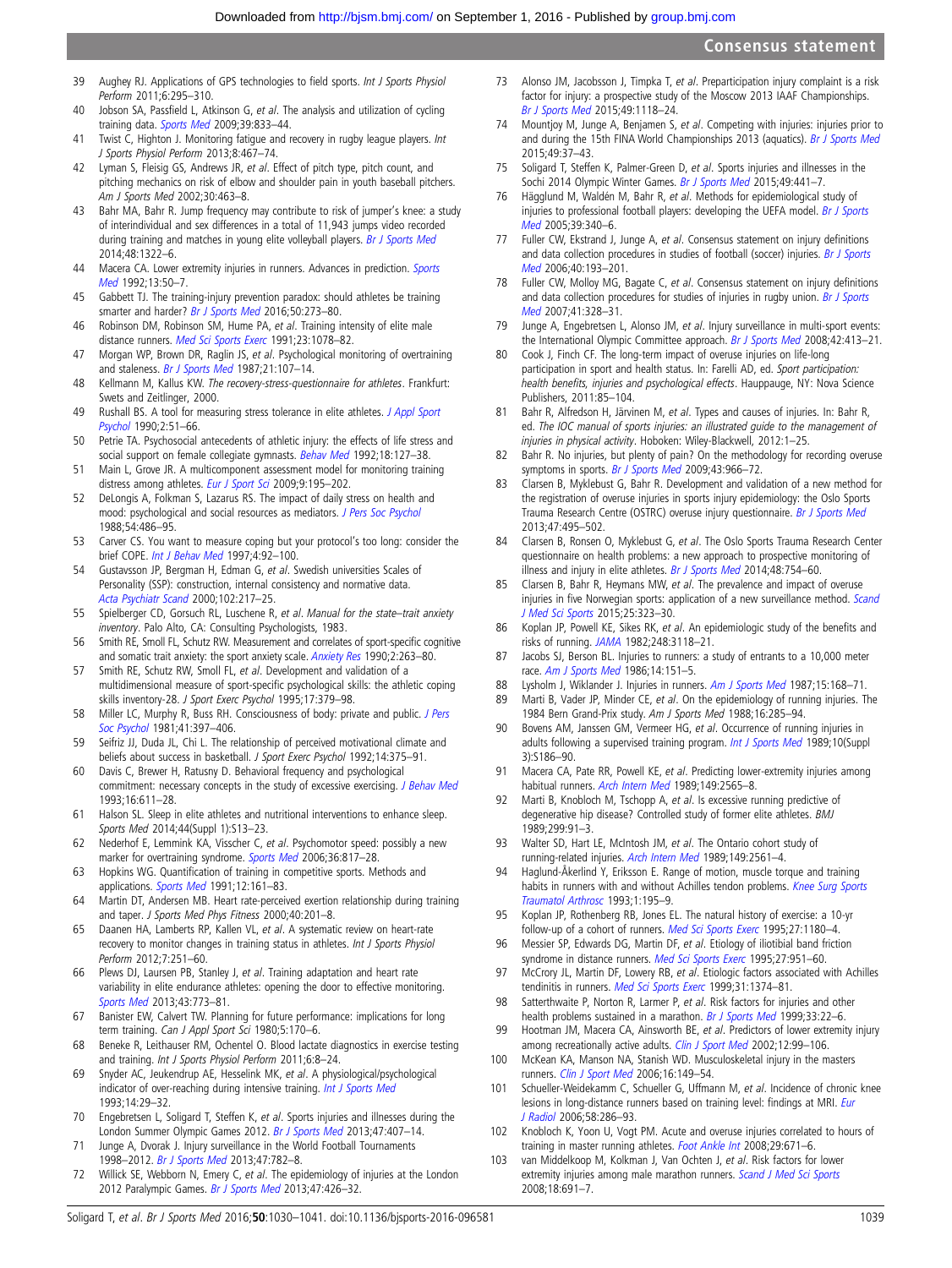- <span id="page-10-0"></span>104 Jacobsson J, Timpka T, Kowalski J, et al. Injury patterns in Swedish elite athletics: annual incidence, injury types and risk factors. [Br J Sports Med](http://dx.doi.org/10.1136/bjsports-2012-091651) 2013;47:941–52.
- 105 Huxley DJ, O'Connor D, Healey PA. An examination of the training profiles and injuries in elite youth track and field athletes. [Eur J Sport Sci](http://dx.doi.org/10.1080/17461391.2013.809153) 2014;14:185-92.
- 106 Ristolainen L, Kettunen JA, Waller B, et al. Training-related risk factors in the etiology of overuse injuries in endurance sports. J Sports Med Phys Fitness 2014;54:78–87.
- 107 van der Worp MP, de Wijer A, van Cingel R, et al. The 5- or 10-km Marikenloop run: a prospective study of the etiology of running-related injuries in women. [J Orthop Sports Phys Ther](http://dx.doi.org/10.2519/jospt.2016.6402) 2016;46:462–70.
- 108 Lyman S, Fleisig GS, Waterbor JW, et al. Longitudinal study of elbow and shoulder pain in youth baseball pitchers. [Med Sci Sports Exerc](http://dx.doi.org/10.1097/00005768-200111000-00002) 2001;33:1803-10.
- 109 Olsen SJ, Fleisig GS, Dun S, et al. Risk factors for shoulder and elbow injuries in adolescent baseball pitchers. [Am J Sports Med](http://dx.doi.org/10.1177/0363546505284188) 2006;34:905-12.
- 110 Fleisig GS, Andrews JR, Cutter GR, et al. Risk of serious injury for young baseball pitchers: a 10-year prospective study. [Am J Sports Med](http://dx.doi.org/10.1177/0363546510384224) 2011;39:253-7.
- 111 Dennis R, Farhart P, Goumas C, et al. Bowling workload and the risk of injury in elite cricket fast bowlers. [J Sci Med Sport](http://dx.doi.org/10.1016/S1440-2440(03)80031-2) 2003;6:359-67.
- 112 Dennis RJ, Finch CF, Farhart PJ. Is bowling workload a risk factor for injury to Australian junior cricket fast bowlers? [Br J Sports Med](http://dx.doi.org/10.1136/bjsm.2005.018515) 2005;39:843-6.
- 113 Orchard JW, James T, Portus M, et al. Fast bowlers in cricket demonstrate up to 3- to 4-week delay between high workloads and increased risk of injury. [Am J Sports Med](http://dx.doi.org/10.1177/0363546509332430) 2009;37:1186–92.
- 114 Saw R, Dennis RJ, Bentley D, et al. Throwing workload and injury risk in elite cricketers. [Br J Sports Med](http://dx.doi.org/10.1136/bjsm.2009.061309) 2011;45:805-8.
- 115 Orchard JW, Blanch P, Paoloni J, et al. Fast bowling match workloads over 5-26 days and risk of injury in the following month. [J Sci Med Sport](http://dx.doi.org/10.1016/j.jsams.2014.09.002) 2015;18:26–30.
- 116 Orchard JW, Blanch P, Paoloni J, et al. Cricket fast bowling workload patterns as risk factors for tendon, muscle, bone and joint injuries. [Br J Sports Med](http://dx.doi.org/10.1136/bjsports-2014-093683) 2015;49:1064–8.
- 117 Brink MS, Visscher C, Arends S, et al. Monitoring stress and recovery: new insights for the prevention of injuries and illnesses in elite youth soccer players. [Br J Sports](http://dx.doi.org/10.1136/bjsm.2009.069476) [Med](http://dx.doi.org/10.1136/bjsm.2009.069476) 2010;44:809–15.
- 118 Owen AL, Forsyth JJ, Wong DP, et al. Heart rate-based training intensity and its impact on injury incidence among elite-level professional soccer players. [J Strength](http://dx.doi.org/10.1519/JSC.0000000000000810) [Cond Res](http://dx.doi.org/10.1519/JSC.0000000000000810) 2015;29:1705–12.
- 119 von Rosen P, Heijne AI, Frohm A. Injuries and associated risk factors among adolescent elite orienteerers: a 26-week prospective registration study. [J Athl Train](http://dx.doi.org/10.4085/1062-6050-51.5.01) 2016;51:321–8.
- 120 Gabbett TJ. Influence of training and match intensity on injuries in rugby league. [J Sports Sci](http://dx.doi.org/10.1080/02640410310001641638) 2004;22:409–17.
- 121 Gabbett TJ. Reductions in pre-season training loads reduce training injury rates in rugby league players. [Br J Sports Med](http://dx.doi.org/10.1136/bjsm.2003.008391) 2004;38:743–9.
- 122 Gabbett TJ, Domrow N. Relationships between training load, injury, and fitness in sub-elite collision sport athletes. [J Sports Sci](http://dx.doi.org/10.1080/02640410701215066) 2007;25:1507-19.
- 123 Gabbett TJ. The development and application of an injury prediction model for noncontact, soft-tissue injuries in elite collision sport athletes. [J Strength Cond Res](http://dx.doi.org/10.1519/JSC.0b013e3181f19da4) 2010;24:2593–603.
- 124 Gabbett TJ, Jenkins DG. Relationship between training load and injury in professional rugby league players. [J Sci Med Sport](http://dx.doi.org/10.1016/j.jsams.2010.12.002) 2011;14:204-9.
- 125 Gabbett TJ, Ullah S. Relationship between running loads and soft-tissue injury in elite team sport athletes. [J Strength Cond Res](http://dx.doi.org/10.1519/JSC.0b013e3182302023) 2012;26:953-60.
- 126 Lee AJ, Garraway WM, Arneil DW. Influence of preseason training, fitness, and existing injury on subsequent rugby injury. [Br J Sports Med](http://dx.doi.org/10.1136/bjsm.35.6.412) 2001;35:412-17.
- 127 Cross MJ, Williams S, Trewartha G, et al. The influence of in-season training loads on injury risk in professional rugby union. [Int J Sports Physiol Perform](http://dx.doi.org/10.1123/ijspp.2015-0187) 2016;11:350–5.
- 128 Sein ML, Walton J, Linklater J, et al. Shoulder pain in elite swimmers: primarily due to swim-volume-induced supraspinatus tendinopathy. [Br J Sports Med](http://dx.doi.org/10.1136/bjsm.2008.047282) 2010;44:105–13.
- 129 Vleck VE, Garbutt G. Injury and training characteristics of male elite, development squad, and club triathletes. [Int J Sports Med](http://dx.doi.org/10.1055/s-2007-971877) 1998;19:38-42.
- 130 Burns J, Keenan AM, Redmond AC. Factors associated with triathlon-related overuse injuries. [J Orthop Sports Phys Ther](http://dx.doi.org/10.2519/jospt.2003.33.4.177) 2003;33:177–84.
- 131 Egermann M, Brocai D, Lill CA, et al. Analysis of injuries in long-distance triathletes. [Int J Sports Med](http://dx.doi.org/10.1055/s-2003-39498) 2003;24:271-6.
- 132 Shaw T, Howat P, Trainor M, et al. Training patterns and sports injuries in triathletes. [J Sci Med Sport](http://dx.doi.org/10.1016/S1440-2440(04)80262-7) 2004;7:446-50.
- 133 Main LC, Landers GJ, Grove JR, et al. Training patterns and negative health outcomes in triathlon: longitudinal observations across a full competitive season. J Sports Med Phys Fitness 2010;50:475–85.
- 134 Vleck VE, Bentley DJ, Millet GP, et al. Triathlon event distance specialization: training and injury effects. [J Strength Cond Res](http://dx.doi.org/10.1519/JSC.0b013e3181bd4cc8) 2010;24:30-6.
- 135 Visnes H, Bahr R. Training volume and body composition as risk factors for developing jumper's knee among young elite volleyball players. [Scand J Med Sci](http://dx.doi.org/10.1111/j.1600-0838.2011.01430.x) [Sports](http://dx.doi.org/10.1111/j.1600-0838.2011.01430.x) 2013;23:607–13.
- 136 Wheeler K, Kefford T, Mosler A, et al. The volume of goal shooting during training can predict shoulder soreness in elite female water polo players. [J Sci Med Sport](http://dx.doi.org/10.1016/j.jsams.2012.06.006) 2013;16:255–8.
- 137 Collins K, Wagner M, Peterson K, et al. Overuse injuries in triathletes. A study of the 1986 Seafair Triathlon. Am J Sports Med 1989;17:675–80.
- 138 D'Souza D. Track and field athletics injuries—a one-year survey. [Br J Sports Med](http://dx.doi.org/10.1136/bjsm.28.3.197) 1994;28:197–202.
- 139 Korkia PK, Tunstall-Pedoe DS, Maffulli N. An epidemiological investigation of training and injury patterns in British triathletes. [Br J Sports Med](http://dx.doi.org/10.1136/bjsm.28.3.191) 1994;28:191-6.
- 140 Bennell KL, Crossley K. Musculoskeletal injuries in track and field: incidence, distribution and risk factors. Aust J Sci Med Sport 1996;28:69-75.
- 141 Duffey MJ, Martin DF, Cannon DW, et al. Etiologic factors associated with anterior knee pain in distance runners. [Med Sci Sports Exerc](http://dx.doi.org/10.1097/00005768-200011000-00003) 2000;32:1825-32.
- 142 Rauh MJ, Koepsell TD, Rivara FP, et al. Epidemiology of musculoskeletal injuries among high school cross-country runners. Am [J Epidemiol](http://dx.doi.org/10.1093/aje/kwj022) 2006;163:151-9.
- 143 Kelsey JL, Bachrach LK, Procter-Gray E, et al. Risk factors for stress fracture among young female cross-country runners. [Med Sci Sports Exerc](http://dx.doi.org/10.1249/mss.0b013e318074e54b) 2007;39:1457-63.
- 144 Brooks JH, Fuller CW, Kemp SP, et al. An assessment of training volume in professional rugby union and its impact on the incidence, severity, and nature of match and training injuries. [J Sports Sci](http://dx.doi.org/10.1080/02640410701832209) 2008;26:863-73.
- 145 Viljoen W, Saunders CJ, Hechter GH, et al. Training volume and injury incidence in a professional rugby union team. SA J Sports Med 2009;21:97–101.
- 146 Killen NM, Gabbett TJ, Jenkins DG. Training loads and incidence of injury during the preseason in professional rugby league players. [J Strength Cond Res](http://dx.doi.org/10.1519/JSC.0b013e3181ddafff) 2010;24:2079–84.
- 147 Nielsen RO, Buist I, Parner ET, et al. Predictors of running-related injuries among 930 novice runners: a 1-year prospective follow-up study. [Orthop J Sports Med](http://dx.doi.org/10.1177/2325967113487316) 2013;1.
- 148 Zwingenberger S, Valladares RD, Walther A, et al. An epidemiological investigation of training and injury patterns in triathletes. [J Sports Sci](http://dx.doi.org/10.1080/02640414.2013.843018) 2014;32:583-90.
- 149 Timpka T, Jacobsson J, Dahlstrom O, et al. The psychological factor 'self-blame' predicts overuse injury among top-level Swedish track and field athletes: a 12-month cohort study. [Br J Sports Med](http://dx.doi.org/10.1136/bjsports-2015-094622) 2015;49:1472-7.
- 150 Duhig S, Shield AJ, Opar D, et al. The effect of high-speed running on hamstring strain injury risk. [Br J Sports Med](http://dx.doi.org/10.1136/bjsports-2015-095679) Published Online First: 10 June 2016 doi:10.1136/bjsports-2015-095679
- 151 Murray NB, Gabbett TJ, Townshend AD. Relationship between pre-season training load and in-season load and injury in elite Australian Football players. Int J Sports Physiol Perform 2016. In press.
- 152 Piggott B, Newton MJ, McGuigan MR. The relationship between training load and incidence of injury and illness over a pre-season at an Australian Football League club. J Aust Strength Cond 2009;17:4–17.
- 153 Veugelers KR, Young WB, Fahrner B, et al. Different methods of training load quantification and their relationship to injury and illness in elite Australian football. [J Sci Med Sport](http://dx.doi.org/10.1016/j.jsams.2015.01.001) 2016;19:24–8.
- 154 Taunton JE, Ryan MB, Clement DB, et al. A prospective study of running injuries: the Vancouver Sun Run 'In Training' clinics. [Br J Sports Med](http://dx.doi.org/10.1136/bjsm.37.3.239) 2003;37:239-44.
- 155 Rasmussen CH, Nielsen RO, Juul MS, et al. Weekly running volume and risk of running-related injuries among marathon runners. Int J Sports Phys Ther 2013;8:111–20.
- 156 Clausen MB, Zebis MK, Moller M, et al. High injury incidence in adolescent female soccer. [Am J Sports Med](http://dx.doi.org/10.1177/0363546514541224) 2014;42:2487-94.
- 157 Dye SF. The pathophysiology of patellofemoral pain: a tissue homeostasis perspective. Clin Orthop Relat Res 2005;436:100–10.
- 158 Magnusson SP, Langberg H, Kjaer M. The pathogenesis of tendinopathy: balancing the response to loading. [Nat Rev Rheumatol](http://dx.doi.org/10.1038/nrrheum.2010.43) 2010;6:262-8.
- 159 Bennell KL, Malcolm SA, Wark JD, et al. Models for the pathogenesis of stress fractures in athletes. [Br J Sports Med](http://dx.doi.org/10.1136/bjsm.30.3.200) 1996;30:200-4.
- 160 Warden SJ, Davis IS, Fredericson M. Management and prevention of bone stress injuries in long-distance runners. [J Orthop Sports Phys Ther](http://dx.doi.org/10.2519/jospt.2014.5334) 2014;44:749-65.
- 161 Lipps DB, Wojtys EM, Ashton-Miller JA. Anterior cruciate ligament fatigue failures in knees subjected to repeated simulated pivot landings. [Am J Sports Med](http://dx.doi.org/10.1177/0363546513477836) 2013;41:1058–66.
- 162 Asmussen E. Muscle fatigue. Med Sci Sports 1979;11:313–21.
- 163 Fitts RH. Muscle fatigue: the cellular aspects. [Am J Sports Med](http://dx.doi.org/10.1177/036354659602400103) 1996;24:S9-13.
- 164 Gandevia SC. Spinal and supraspinal factors in human muscle fatigue. Physiol Rev 2001;81:1725–89.
- 165 Skinner HB, Wyatt MP, Hodgdon JA, et al. Effect of fatigue on joint position sense of the knee. *[J Orthop Res](http://dx.doi.org/10.1002/jor.1100040115)* 1986;4:112-18.
- 166 Thomas AC, McLean SG, Palmieri-Smith RM. Quadriceps and hamstrings fatigue alters hip and knee mechanics. J Appl Biomech 2010;26:159–70.
- 167 Cortes N, Greska E, Kollock R, et al. Changes in lower extremity biomechanics due to a short-term fatigue protocol. [J Athl Train](http://dx.doi.org/10.4085/1062-6050-48.2.03) 2013;48:306-13.
- 168 Cortes N, Greska E, Ambegaonkar JP, et al. Knee kinematics is altered post-fatigue while performing a crossover task. [Knee Surg Sports Traumatol Arthrosc](http://dx.doi.org/10.1007/s00167-013-2673-y) 2014;22:2202–8.
- 169 Hooper DR, Szivak TK, Comstock BA, et al. Effects of fatigue from resistance training on barbell back squat biomechanics. [J Strength Cond Res](http://dx.doi.org/10.1097/JSC.0000000000000237) 2014;28:1127–34.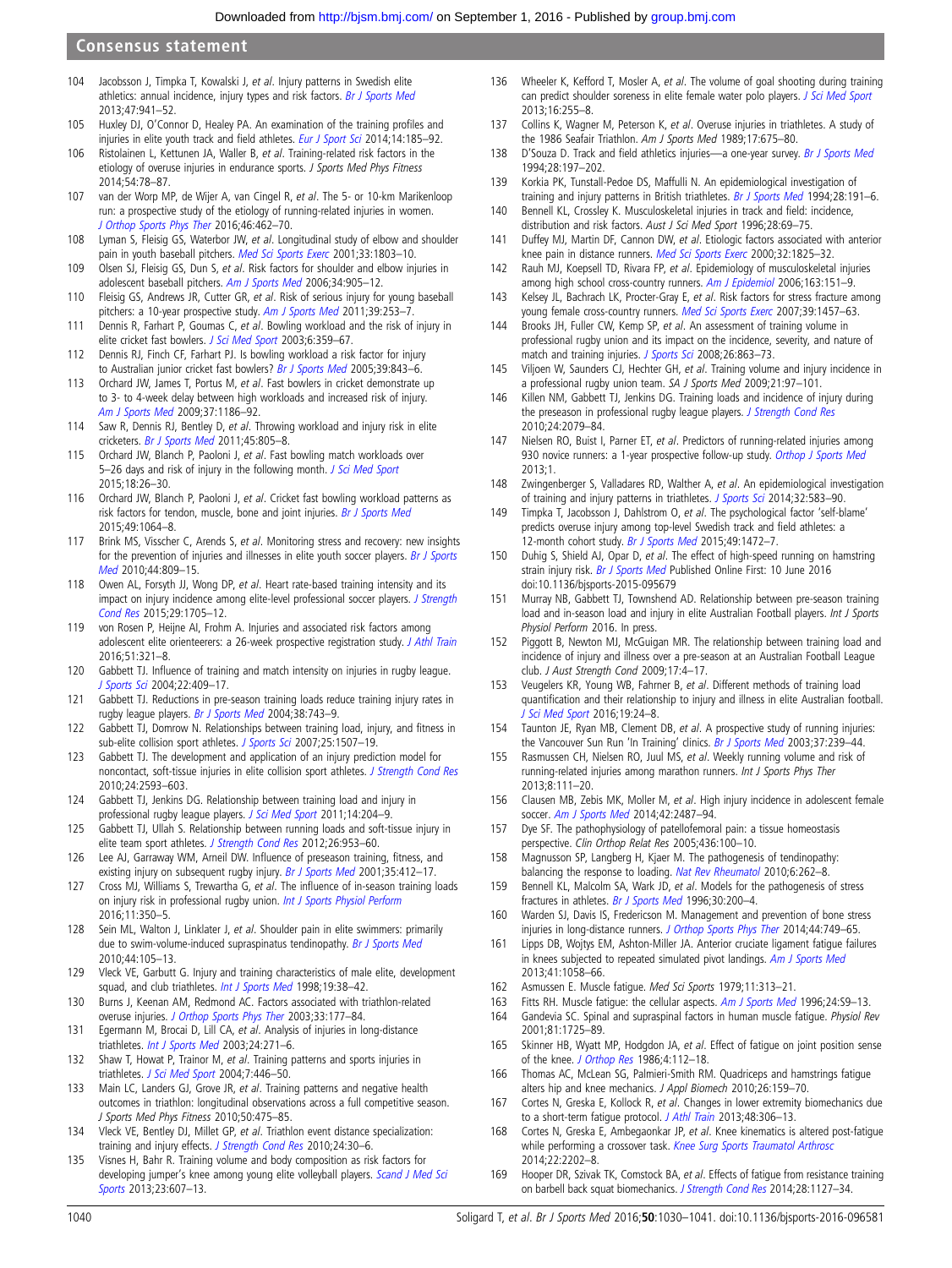- <span id="page-11-0"></span>170 Liederbach M, Kremenic IJ, Orishimo KF, et al. Comparison of landing biomechanics between male and female dancers and athletes, part 2: influence of fatique and implications for anterior cruciate ligament injury. [Am J Sports Med](http://dx.doi.org/10.1177/0363546514524525) 2014;42:1089–95.
- 171 Baratta R, Solomonow M, Zhou BH, et al. Muscular coactivation. The role of the antagonist musculature in maintaining knee stability. Am J Sports Med 1988;16:113–22.
- 172 Wojtys EM, Wylie BB, Huston LJ. The effects of muscle fatigue on neuromuscular function and anterior tibial translation in healthy knees. [Am J Sports Med](http://dx.doi.org/10.1177/036354659602400509) 1996;24:615–21.
- 173 Nyland JA, Shapiro R, Caborn DN, et al. The effect of quadriceps femoris, hamstring, and placebo eccentric fatigue on knee and ankle dynamics during crossover cutting. [J Orthop Sports Phys Ther](http://dx.doi.org/10.2519/jospt.1997.25.3.171) 1997;25:171–84.
- 174 Rozzi SL, Lephart SM, Fu FH. Effects of muscular fatigue on knee joint laxity and neuromuscular characteristics of male and female athletes. J Athl Train 1999;34:106–14.
- 175 Rogalski B, Dawson B, Heasman J, et al. Training and game loads and injury risk in elite Australian footballers. [J Sci Med Sport](http://dx.doi.org/10.1016/j.jsams.2012.12.004) 2013;16:499-503.
- 176 Colby MJ, Dawson B, Heasman J, et al. Accelerometer and GPS-derived running loads and injury risk in elite Australian footballers. [J Strength Cond Res](http://dx.doi.org/10.1519/JSC.0000000000000362) 2014;28:2244–52.
- 177 Murray NB, Gabbett TJ, Townshend AD, et al. Individual and combined effects of acute and chronic running loads on injury risk in elite Australian footballers. Scand J Med Sci Sports 2016. In press. doi:10.1111/sms.12719
- 178 Anderson L, Triplett-McBride T, Foster C, et al. Impact of training patterns on incidence of illness and injury during a women's collegiate basketball season. J Strength Cond Res 2003;17:734–8.
- 179 Hulin BT, Gabbett TJ, Blanch P, et al. Spikes in acute workload are associated with increased injury risk in elite cricket fast bowlers. [Br J Sports Med](http://dx.doi.org/10.1136/bjsports-2013-092524) 2014;48:708-12.
- 180 Lovell G, Galloway H, Hopkins W, et al. Osteitis pubis and assessment of bone marrow edema at the pubic symphysis with MRI in an elite junior male soccer squad. [Clin J Sport Med](http://dx.doi.org/10.1097/00042752-200603000-00006) 2006;16:117-22.
- 181 Bowen L, Gross AS, Gimpel M, et al. Accumulated workloads and the acute: chronic workload ratio relate to injury risk in elite youth football players. Br J Sports Med. Published Online First: 22 July 2016 doi:10.1136/bjsports-2015-095820
- 182 Ehrmann FE, Duncan CS, Sindhusake D, et al. GPS and injury prevention in professional soccer. [J Strength Cond Res](http://dx.doi.org/10.1519/JSC.0000000000001093) 2016;30:360-7.
- 183 Hulin BT, Gabbett TJ, Lawson DW, et al. The acute: chronic workload ratio predicts injury: high chronic workload may decrease injury risk in elite rugby league players. [Br J Sports Med](http://dx.doi.org/10.1136/bjsports-2015-094817) 2016;50:231–6.
- 184 Hulin BT, Gabbett TJ, Caputi P, et al. Low chronic workload and the acute: chronic workload ratio are more predictive of injury than between-match recovery time: a two-season prospective cohort study in elite rugby league players. [Br J Sports Med](http://dx.doi.org/10.1136/bjsports-2015-095364) 2016;50:1008–12.
- 185 Windt J, Gabbett TJ, Ferris D, et al. A training load—injury paradox: is greater pre-season participation associated with lower in-season injury risk in elite rugby league players? Published Online First: 13 Apr 2016 doi:10.1136/bjsports-2016-095973
- 186 Gabbett TJ, Hulin BT, Blanch P, et al. High training workloads alone do not cause sports injuries: how you get there is the real issue. [Br J Sports Med](http://dx.doi.org/10.1136/bjsports-2015-095567) 2016;50:444-5.
- 187 Blanch P, Gabbett TJ. Has the athlete trained enough to return to play safely? The acute:chronic workload ratio permits clinicians to quantify a player's risk of subsequent injury. Br J Sports Med 2016;50:471–5.
- 188 Nielsen RO, Parner ET, Nohr EA, et al. Excessive progression in weekly running distance and risk of running-related injuries: an association which varies according to type of injury. [J Orthop Sports Phys Ther](http://dx.doi.org/10.2519/jospt.2014.5164) 2014;44:739–47.
- 189 Murphy DF, Connolly DA, Beynnon BD. Risk factors for lower extremity injury: a review of the literature. [Br J Sports Med](http://dx.doi.org/10.1136/bjsm.37.1.13) 2003;37:13–29.
- 190 Jayanthi NA, O'Boyle J, Durazo-Arvizu RA. Risk factors for medical withdrawals in United States tennis association junior national tennis tournaments: a descriptive epidemiologic study. [Sports Health](http://dx.doi.org/10.1177/1941738109334274) 2009;1:231–5.
- 191 Bengtsson H, Ekstrand J, Hagglund M. Muscle injury rates in professional football increase with fixture congestion: an 11-year follow-up of the UEFA Champions League injury study. [Br J Sports Med](http://dx.doi.org/10.1136/bjsports-2013-092383) 2013;47:743-7.
- 192 Murray NB, Gabbett TJ, Chamari K. Effect of different between-match recovery times on the activity profiles and injury rates of national rugby league players. [J Strength Cond Res](http://dx.doi.org/10.1519/JSC.0000000000000603) 2014;28:3476–83.
- 193 Carling C, McCall A, Le GF, et al. The impact of short periods of match congestion on injury risk and patterns in an elite football club. [Br J Sports Med](http://dx.doi.org/10.1136/bjsports-2015-095501) 2016;50:764-8.
- 194 Dellal A, Lago-Penas C, Rey E, et al. The effects of a congested fixture period on physical performance, technical activity and injury rate during matches in a professional soccer team. [Br J Sports Med](http://dx.doi.org/10.1136/bjsports-2012-091290) 2015;49:390-4.
- 195 Carling C, Orhant E, Legall F. Match injuries in professional soccer: inter-seasonal variation and effects of competition type, match congestion and positional role. [Int J Sports Med](http://dx.doi.org/10.1055/s-0029-1243646) 2010;31:271–6.
- 196 Carling C, Le GF, Dupont G. Are physical performance and injury risk in a professional soccer team in match-play affected over a prolonged period of fixture congestion? [Int J Sports Med](http://dx.doi.org/10.1055/s-0031-1283190) 2012;33:36-42.
- 197 Williams JM, Tonymon P, Andersen MB. Effects of life-event stress on anxiety and peripheral narrowing. [Behav Med](http://dx.doi.org/10.1080/08964289.1990.9934606) 1990;16:174-81.
- 198 Williams JM, Tonymon P, Andersen MB. The effects of stressors and coping resources on anxiety and peripheral narrowing. [J Appl Sport Psych](http://dx.doi.org/10.1080/10413209108406439) 1991;3:126–41.
- 199 Williams JM, Andersen MB. Psychosocial antecedents of sport injury: review and critique of the stress and injury model. [J Appl Sport Psych](http://dx.doi.org/10.1080/10413209808406375) 1998;10: 5–25.
- 200 Rogers TJ, Landers DM. Mediating effects of peripheral vision in the life event stress/athletic injury relationship. J Sport Exerc Psychol 2005;27:271–88.
- 201 Williams JM, Andersen MB. Psychosocial antecedents of sport injury and interventions for risk reduction. In: Tenenbaum G, Eklund RC, eds. Handbook of sport psychology. 3rd edn. New York: John Wiley & Sons, 2007:379–403.
- 202 Steffen K, Pensgaard AM, Bahr R. Self-reported psychological characteristics as risk factors for injuries in female youth football. [Scand J Med Sci Sports](http://dx.doi.org/10.1111/j.1600-0838.2008.00797.x) 2009;19:442–51.
- 203 Sibold J, Zizzi S. Psychosocial variables and time to injury onset: a hurdle regression analysis model. [J Athl Train](http://dx.doi.org/10.4085/1062-6050-47.3.15) 2012;47:537-40.
- 204 Fawkner HJ, McMurrary NE, Summers JJ. Athletic injury and minor life events: a prospective study. [J Sci Med Sport](http://dx.doi.org/10.1016/S1440-2440(99)80191-1) 1999;2:117-24.
- 205 Ivarsson A, Johnson U. Psychological factors as predictors of injuries among senior soccer players. A prospective study. J Sports Sci Med 2010;9:347–52.
- 206 Ivarsson A, Johnson U, Lindwall M, et al. Psychosocial stress as a predictor of injury in elite junior soccer: a latent growth curve analysis. [J Sci Med Sport](http://dx.doi.org/10.1016/j.jsams.2013.10.242) 2014;17:366–70.
- 207 Laux P, Krumm B, Diers M, et al. Recovery-stress balance and injury risk in professional football players: a prospective study. [J Sports Sci](http://dx.doi.org/10.1080/02640414.2015.1064538) 2015;33:2140-8.
- 208 Petrie TA. Coping skills, competitive trait anxiety and playing status: moderation effects on the life stress-injury relationship. J Sport Exerc Psychol 1993;15:261–74.
- 209 Lavallee L, Flint F. The relationship of stress, competitive anxiety, mood state, and social support to athletic injury. J Athl Train 1996;31:296-9.
- 210 Nigorikawa T, Oishi K, Yasukawa M, et al. Type a behavior pattern and sports injuries. [Jap J Phys Fit Sports Med](http://dx.doi.org/10.7600/jspfsm1949.52.359) 2003;52:359-67.
- 211 Hanson SJ, McCullagh P, Tonymon P. The relationship of personality characteristics, life stress and coping resources to athletic injury. J Sport Exerc Psychol 1992;14:262–72.
- 212 Leatherwood WE, Dragoo JL. Effect of airline travel on performance: a review of the literature. [Br J Sports Med](http://dx.doi.org/10.1136/bjsports-2012-091449) 2013;47:561-7.
- 213 Reilly T, Waterhouse J, Edwards B. Jet lag and air travel: implications for performance. [Clin Sports Med](http://dx.doi.org/10.1016/j.csm.2004.12.004) 2005;24:367-80, xii.
- 214 Reilly T, Atkinson G, Edwards B, et al. Coping with jet-lag: a position statement for the European college of sport science. [Eur J Sport Sci](http://dx.doi.org/10.1080/17461390701216823) 2007;7:1-7.
- 215 Schwellnus MP, Derman WE, Jordaan E, et al. Elite athletes travelling to international destinations >5 time zone differences from their home country have a 2-3-fold increased risk of illness. [Br J Sports Med](http://dx.doi.org/10.1136/bjsports-2012-091395) 2012;46:816-21.
- 216 Fowler PM, Duffield R, Lu D, et al. Effects of long-haul transmeridian travel on subjective jet-lag and self-reported sleep and upper respiratory symptoms in professional rugby league players. [Int J Sports Physiol Perform](http://dx.doi.org/10.1123/ijspp.2015-0542) 2016. Published Online First: 18 January 2016. doi: 10.1123/ijspp.2015-0542
- 217 Fuller CW, Taylor AE, Raftery M. Does long-distance air travel associated with the Sevens World Series increase players' risk of injury? [Br J Sports Med](http://dx.doi.org/10.1136/bjsports-2014-094369) 2015;49:458–64.
- 218 Schwellnus MP, Thomson A, Derman W, et al. More than 50% of players sustained a time-loss injury (>1 day of lost training or playing time) during the 2012 Super Rugby Union Tournament: a prospective cohort study of 17,340 player-hours. [Br J Sports Med](http://dx.doi.org/10.1136/bjsports-2014-093745) 2014;48:1306–15.
- 219 Fowler P, Duffield R, Waterson A, et al. Effects of regular away travel on training loads, recovery, and injury rates in professional Australian soccer players. [Int J Sports Physiol Perform](http://dx.doi.org/10.1123/ijspp.2014-0266) 2015;10:546-52.
- 220 DiFiori JP, Benjamin HJ, Brenner JS, et al. Overuse injuries and burnout in youth sports: a position statement from the American Medical Society for Sports Medicine. [Br J Sports Med](http://dx.doi.org/10.1136/bjsports-2013-093299) 2014;48:287–8.
- 221 Bergeron MF, Mountjoy M, Armstrong N, et al. International Olympic Committee consensus statement on youth athletic development. [Br J Sports Med](http://dx.doi.org/10.1136/bjsports-2015-094962) 2015;49:843–51.
- 222 Fortington LV, Berry J, Buttifant D, et al. Shorter time to first injury in first year professional football players: a cross-club comparison in The Australian Football League. [J Sci Med Sport](http://dx.doi.org/10.1016/j.jsams.2014.12.008) 2016;19:18-23.
- 223 Soligard T, Schwellnus M, Alonso JM, et al. Infographic. International Olympic Committee consensus statement on load in sport and risk of injury: how much is too much? [Br J Sports Med](http://dx.doi.org/10.1136/bjsports-2016-096583) 2016;50:1042.